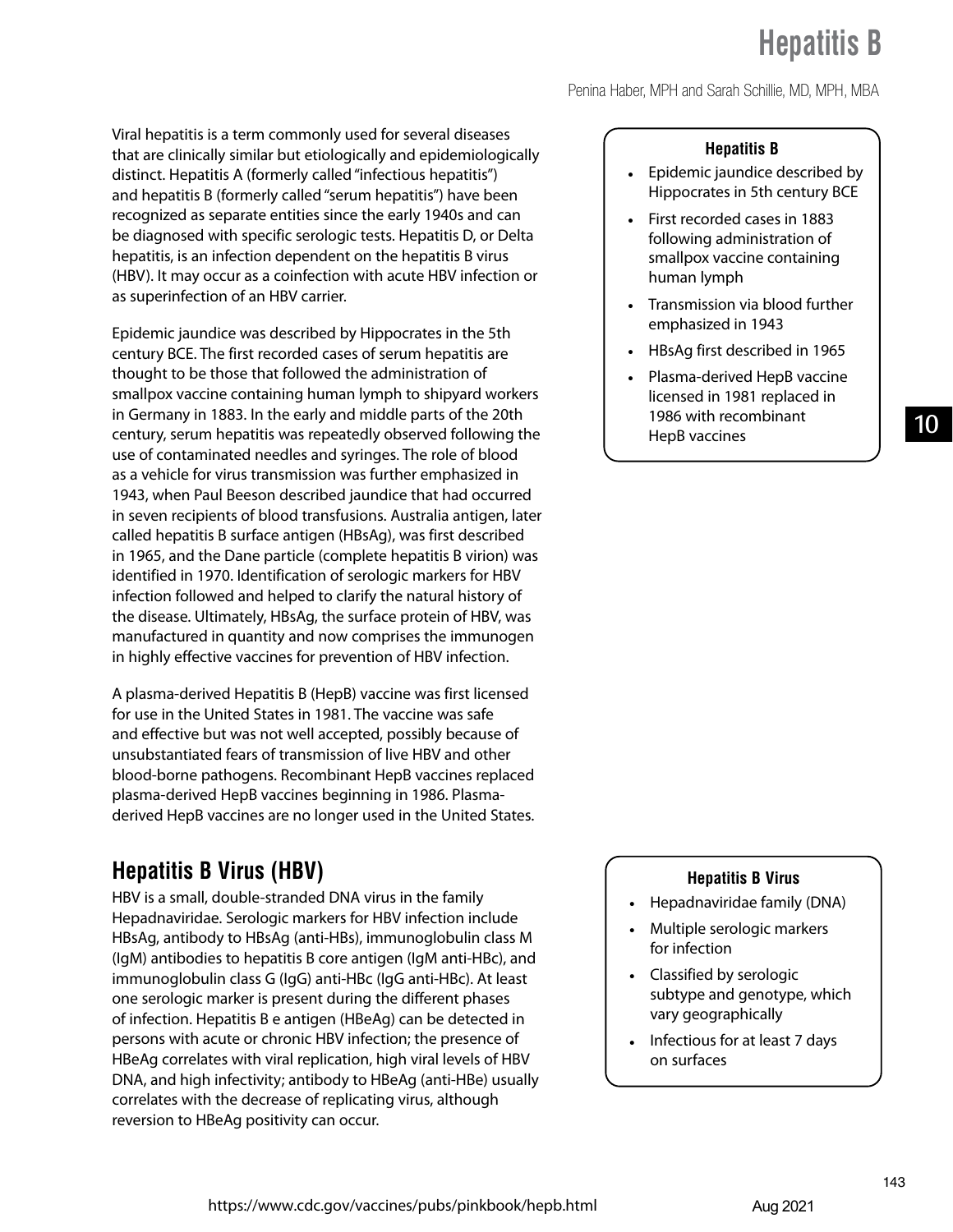10

#### **Hepatitis B Pathogenesis**

- Transmission by parenteral or mucosal exposure
- Replicates in hepatocytes
- Unique reverse transcription replication

#### **Hepatitis B Clinical Features**

- Incubation period 60 to 90 days
- Clinical signs and symptoms more common in adults
- Prodromal phase lasts 3 to 10 days; abrupt onset of fever, malaise, anorexia, nausea, abdominal discomfort, and dark urine before jaundice
- Icteric phase lasts 1 to 3 weeks; jaundice, light or gray stools, hepatic tenderness, hepatomegaly
- Convalescent phase lasts weeks to months; malaise and fatigue persist while jaundice, anorexia, and other symptoms disappear
- Most adults recover while most infants progress to chronic infection

HBV has been classified by two separate systems: serologic subtype and genotype. Nine serologic subtypes based on the heterogeneity of HBsAg have been described. Ten HBV genotypes, designated A through J, have been described. HBV serotypes and genotypes vary geographically. HBV genotypes are associated with the modes of HBV transmission (vertical versus horizontal) and with the risk of certain outcomes of chronic infection, such as cirrhosis and hepatocellular carcinoma (HCC). For example, in Alaska, HBV genotype F is associated with HCC in children as well as adults younger than age 30 years, while in Asia as well as Alaska, HBV genotype C has been associated with a significantly higher risk of HCC than other genotypes. Infection or immunization with one HBV genotype generally confers immunity to all genotypes.

HBV remains infectious for at least 7 days on environmental surfaces and is transmissible in the absence of visible blood.

## **Pathogenesis**

HBV is transmitted by parenteral or mucosal exposure to HBsAgpositive body fluids from persons who have acute or chronic HBV infection. It replicates in hepatocytes through a unique reverse transcription process.

## **Clinical Features**

The clinical course of acute hepatitis B is indistinguishable from that of other types of acute viral hepatitis. The incubation period typically ranges from 60 to 90 days. Clinical signs and symptoms occur more often in adults than in infants or children; infants and young children usually are asymptomatic. Approximately 50% of adults who have acute infections are asymptomatic.

The preicteric, or prodromal, phase from initial symptoms to onset of jaundice usually lasts 3 to 10 days. It is nonspecific and is characterized by abrupt onset of fever, malaise, anorexia, nausea, abdominal discomfort, and dark urine beginning 1 to 2 days before the onset of jaundice. The icteric phase is variable but usually lasts from 1 to 3 weeks and is characterized by jaundice, light or gray stools, hepatic tenderness, and hepatomegaly (splenomegaly is less common). During convalescence, malaise and fatigue may persist for weeks or months, while jaundice, anorexia, and other symptoms disappear.

Most acute HBV infections in adults result in complete recovery with elimination of HBsAg from the blood and the production of anti-HBs, creating immunity to future infection. In contrast, as many as 90% of HBV infections in infants progress to chronic infection. Perinatal transmission from mother to infant at birth (vertical transmission) is highly efficient. Prior to the widespread availability of postexposure prophylaxis,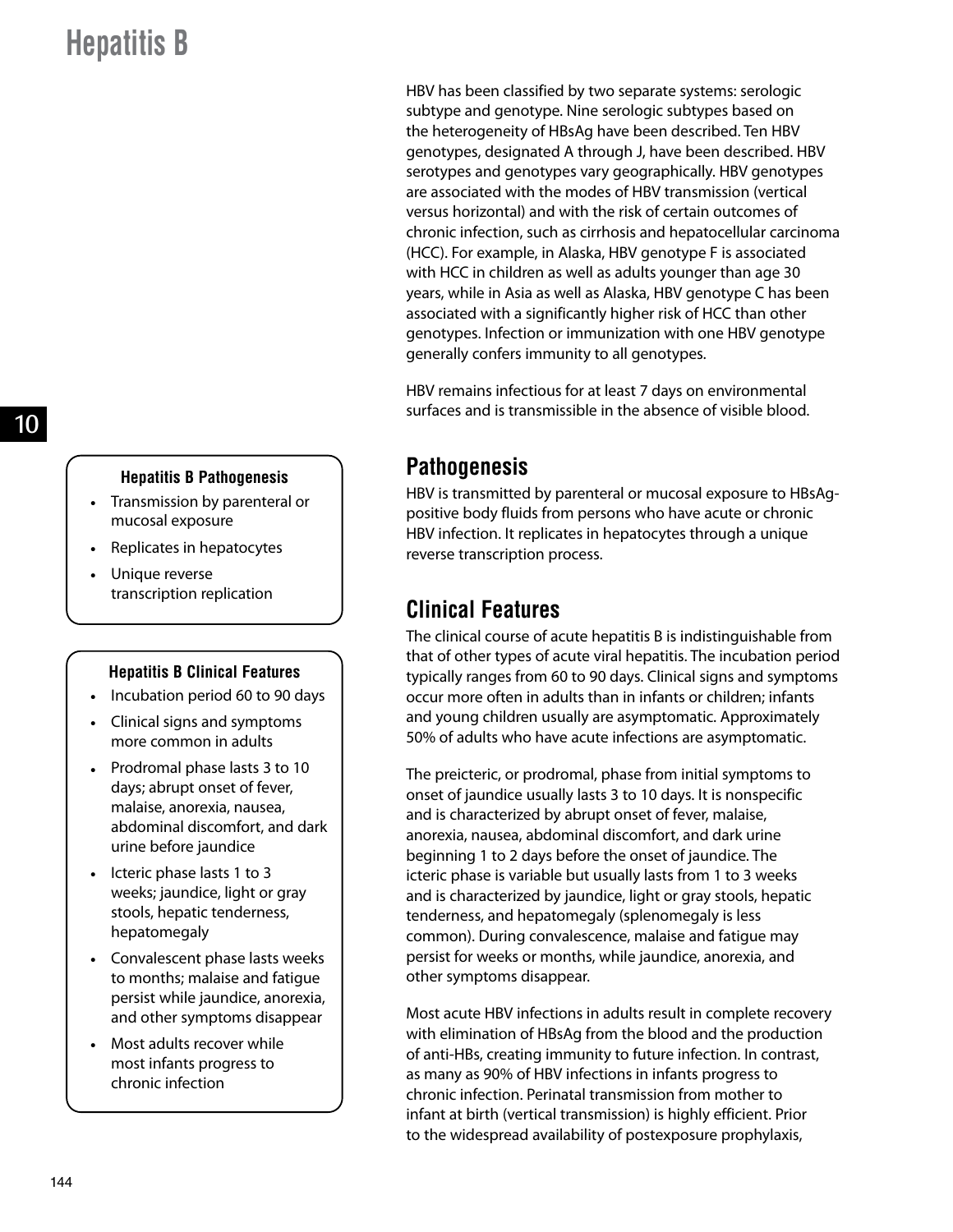the proportion of infants born to HBsAg-positive women that acquired HBV infection was approximately 30% for those born to HBeAg-negative mothers and 85% for those born to HBeAgpositive mothers. With postexposure prophylaxis, comprised of HepB vaccine and hepatitis B immune globulin (HBIG) at birth, followed by completion of the HepB vaccine series, 0.7% through 1.1% of infants develop infection; infants born to mothers with high viral loads are at greatest risk for infection despite receipt of HepB vaccine and HBIG.

### **Complications**

While most acute HBV infections in adults result in complete recovery, fulminant hepatitis occurs in about 1% to 2% of acutely infected persons. Although the consequences of acute HBV infection can be severe, most of the serious complications associated with HBV infection are due to chronic infection.

### **Chronic HBV Infection**

The proportion of persons with acute HBV infection who progress to chronic infection varies with age and immune status. As many as 90% of infants who acquire HBV infection from their mothers at birth or in infancy become chronically infected. Of children who become infected with HBV between age 1 and 5 years, 30% to 50% become chronically infected. The risk of acquiring chronic HBV infection when infected during adulthood is approximately 5%. Acute HBV progresses to chronic HBV in approximately 40% of hemodialysis patients and up to 20% of patients with immune deficiencies.

Persons with chronic infection are often asymptomatic and may not be aware they are infected; however, they are capable of infecting others and have been referred to as carriers. Chronic infection is responsible for most HBV-related morbidity and mortality, including chronic hepatitis, cirrhosis, liver failure, and HCC. Approximately 25% of persons who become chronically infected during childhood and 15% of those who become chronically infected after childhood will die prematurely from cirrhosis or liver cancer.

An estimated 257 million persons worldwide are living with HBV infection. HBV infection is an established cause of acute and chronic hepatitis and cirrhosis. The frequency of infection and patterns of transmission vary in different parts of the world. In China, Southeast Asia, most of Africa, most Pacific Islands, parts of the Middle East, and the Amazon Basin, 8% to 15% of the population has chronic HBV infection. In these high-prevalence areas, most infections are acquired at birth or during early childhood when the risk of developing chronic infections is greatest. In these areas, because most infections are asymptomatic, very little acute disease related to HBV occurs, but rates of chronic liver disease and liver cancer among adults are very high. In the United States, Western Europe, and

#### **Hepatitis B Complications**

● Fulminant hepatitis in about 1% to 2% of acutely infected adults

#### 10

#### **Chronic Hepatitis B Virus Infection (HBV)**

- Proportion of persons with acute HBV that progress to chronic HBV
	- As many as 90% of infants
	- 30% to 50% of children between age 1 and 5 years
	- 5% of adults
- Often asymptomatic
- Responsible for most HBV-related morbidity and mortality
- 25% of persons infected as children and 15% of persons infected as adults will die prematurely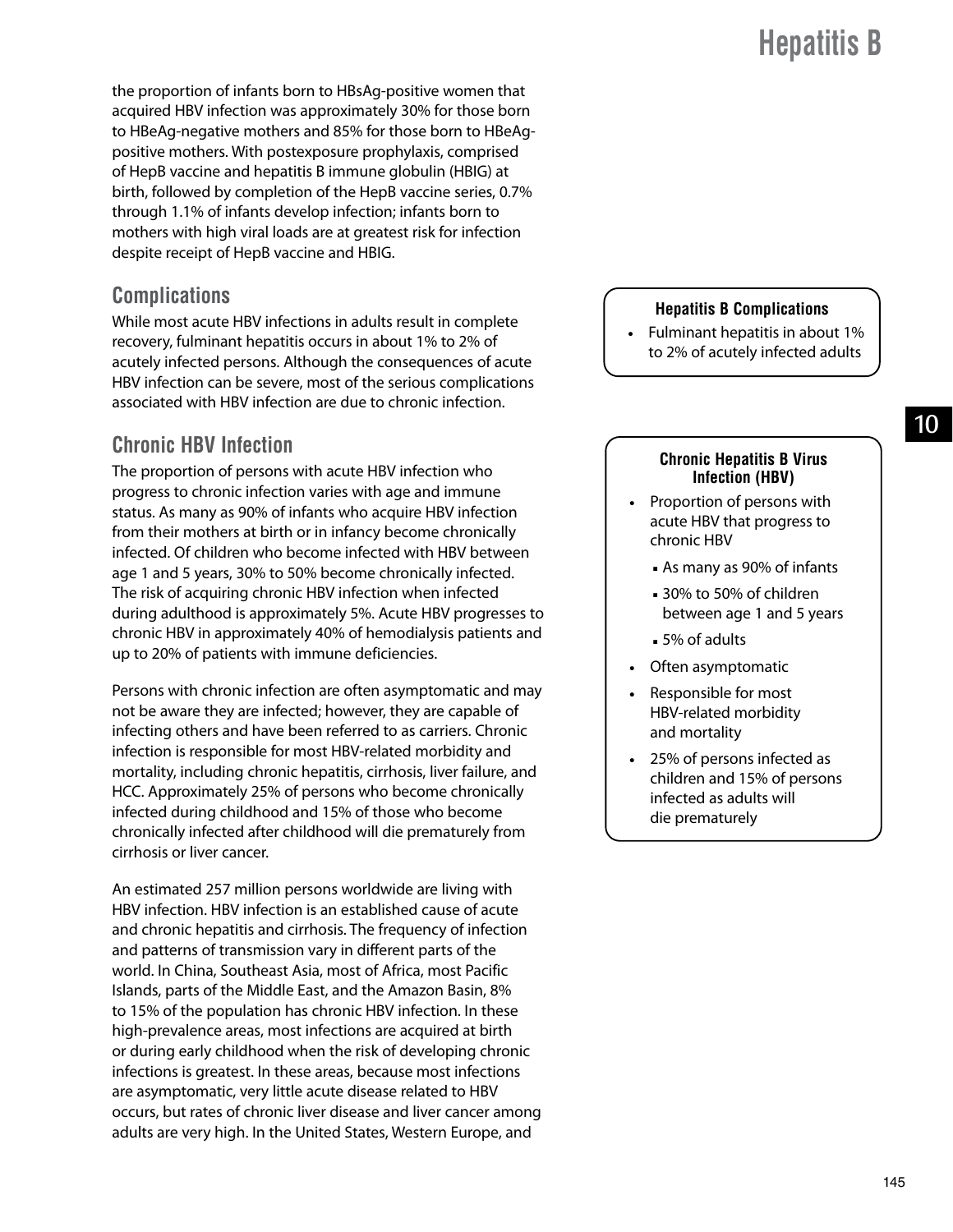Australia, HBV infection is a disease of low endemicity. Infection occurs primarily during adulthood, and only 0.1% to 0.5% of the population has chronic HBV infection.

### **Laboratory Testing**

Diagnosis is based on clinical, laboratory, and epidemiologic findings. HBV infection cannot be differentiated based on clinical symptoms alone, and definitive diagnosis depends on the results of serologic testing. Serologic markers of HBV infection vary depending on whether the infection is acute or chronic.

HBsAg is the most used test for diagnosing acute HBV infections or detecting carriers. HBsAg can be detected as early as 1 or 2 weeks and as late as 11 or 12 weeks after exposure to HBV. The presence of HBsAg indicates that a person is infectious, regardless of whether the infection is acute or chronic. Transient HBsAg positivity can occur up to 18 days following vaccination (up to 52 days among hemodialysis patients) and is clinically insignificant.

Anti-HBs is a protective, neutralizing antibody. The presence of anti-HBs following acute HBV infection generally indicates recovery and immunity against reinfection. Anti-HBs can also be acquired as an immune response to HepB vaccine or passively transferred by administration of HBIG. The level of anti-HBs considered as a protective level of immunity when following a complete vaccination series is 10 mIU/mL. Persons who recover from natural HBV infection are typically positive for both anti-HBs and anti-HBc, whereas persons who respond to HepB vaccine are positive only for anti-HBs.

Anti-HBc develops in all HBV infections, appears shortly after HBsAg in acute disease, and indicates HBV infection at some undefined time in the past. Anti-HBc generally persists for life. Persons who are HBsAg-negative and anti-HBc-positive can experience reactivation of infection during chemotherapy or immunosuppressive therapy, with reappearance of HBsAg.

IgM anti-HBc appears in persons with acute disease about the time of illness onset and indicates recent infection with HBV. IgM anti-HBc is generally detectable 4 to 6 months after onset of illness and is the best serologic marker of acute HBV infection.

HBeAg is a marker that is associated with a high number of infective HBV particles in the serum and a higher risk of infectivity. Anti-HBe correlates with a reduction of replicating virus and lower infectivity, although reversion to HBeAg positivity can occur.

HBV DNA assays are used to monitor response to treatment, assess the likelihood of perinatal HBV transmission, and detect the presence of occult HBV infection (i.e., infection in someone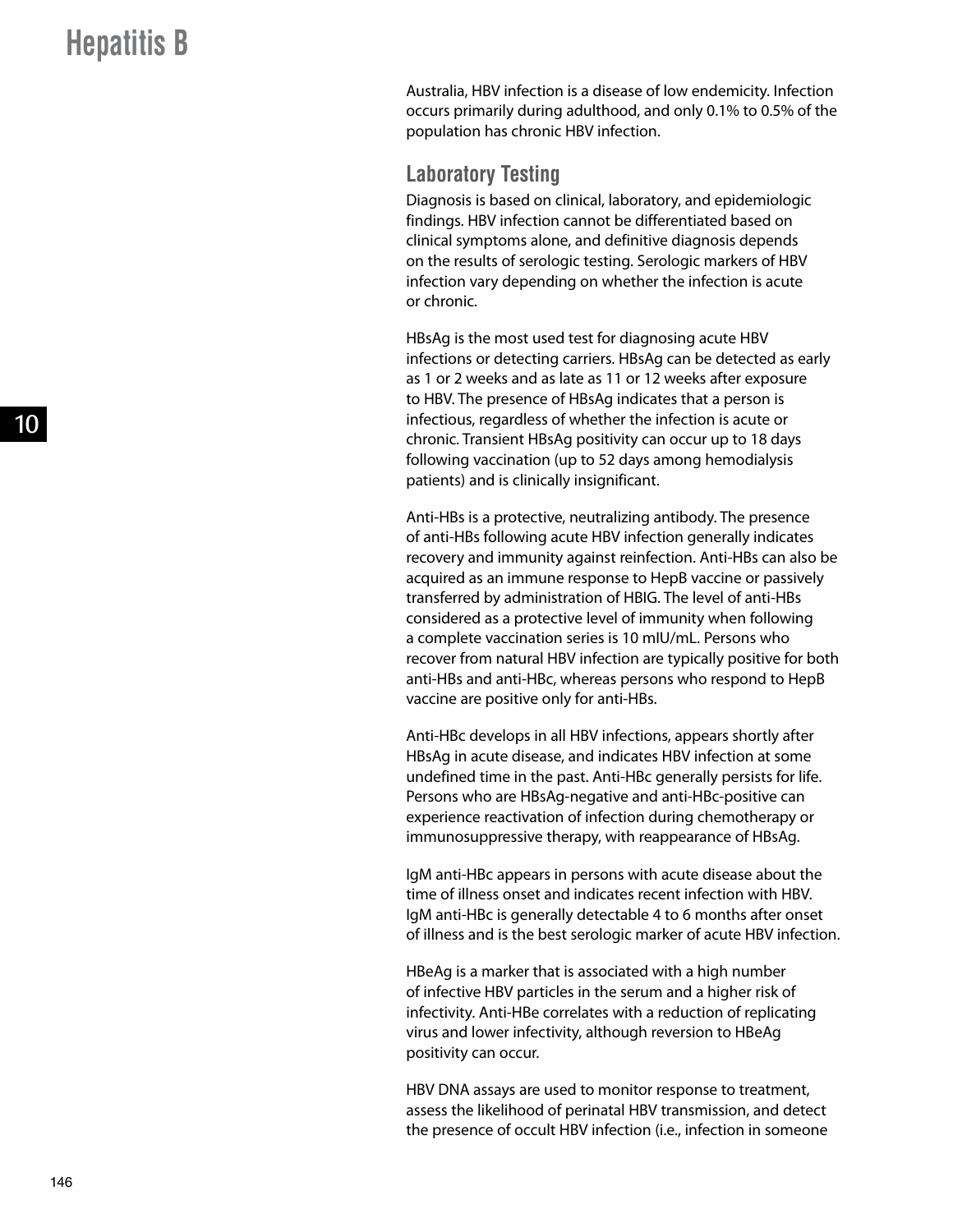$1<sub>0</sub>$ 

who tests HBsAg-negative). In resource-limited settings, HBeAg may replace the use of HBV DNA for some purposes, e.g., assessment of perinatal HBV transmission risk.

### **Medical Management**

There is no specific therapy for acute HBV infection. Treatment is supportive. Guidelines for management of chronic HBV infection in children and adults, including disease monitoring and antiviral therapy, are available from the American Association for the Study of Liver Diseases (AASLD, [https://www.](https://www.AASLD.org) [AASLD.org](https://www.AASLD.org)). Antiviral therapy, while not curative, can reduce the level of HBV DNA and quiet liver inflammation. Following the AASLD Guidelines/Guidance, antiviral therapy should generally be initiated in patients with chronic HBV infection who have high levels of virus and active liver inflammation characterized by elevated liver transaminase levels. These persons are at high risk for liver-related morbidity.

AASLD suggests antiviral therapy to reduce perinatal HBV transmission when maternal HBV DNA is greater than 200,000 IU/mL starting in the third trimester. Maternal therapy is generally discontinued at birth to 3 months postpartum.

Persons with acute or chronic HBV infections should prevent their blood and other potentially infective body fluids from contacting other persons. They should not donate blood or share toothbrushes or razors with household members. In health care settings, patients with HBV infection should be managed with standard precautions.

## **Epidemiology**

#### **Occurrence**

HBV infection occurs worldwide. The frequency of infection varies in different parts of the world but is more common in some countries in Asia, Africa, South America, and the Caribbean.

### **Reservoir**

HBV infection affects humans. Additionally, some primates (chimpanzee, gorilla, orangutan, gibbon) in Africa and Southeast Asia are infected with HBV.

### **Transmission**

HBV is transmitted by parenteral or mucosal exposure to HBsAg-positive body fluids from persons who have acute or chronic HBV infection. The highest concentrations of virus are in blood and serous fluids; lower titers are found in other fluids, such as saliva, tears, urine, and semen. Semen is a vehicle for sexual transmission and saliva can be a vehicle of transmission through bites; other types of exposure (e.g., to saliva through kissing) are unlikely modes of transmission. HBsAg is also found

#### **Hepatitis B Epidemiology**

- Reservoir
	- Human
	- Some primates
- Transmission
	- Body fluids (highest concentration in blood and serous fluids)
- Temporal Pattern
	- No temporal pattern
- Communicability
	- Persons with acute or chronic HBV infection are infectious any time HBsAg present in blood
	- Persons with acute HBV infection can have HBsAg in blood 1–2 months before and after onset of symptoms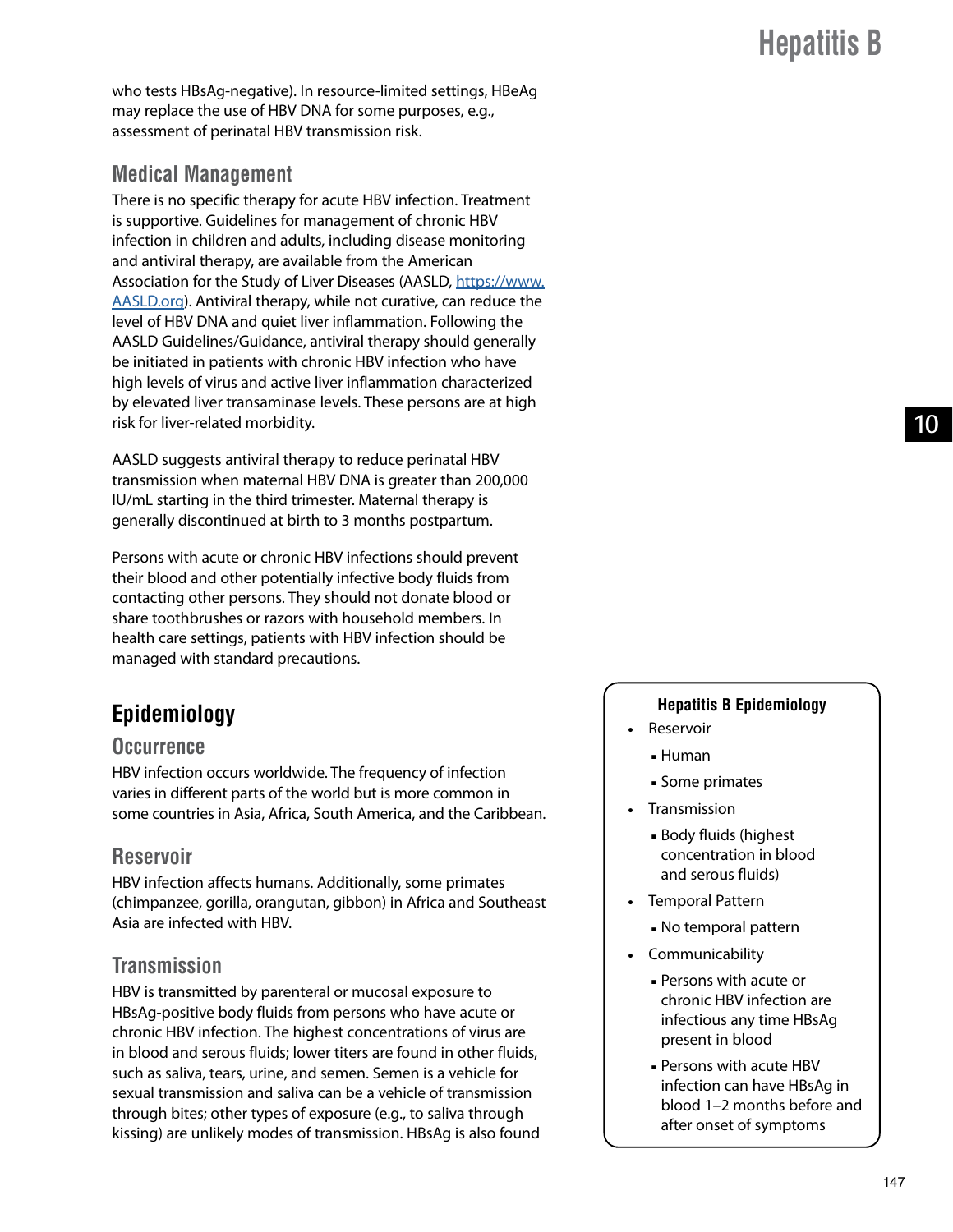#### **Hepatitis B Secular Trends in the United States**

- Acute HBV infection
	- Before vaccine, about 9.6 per 100,000 cases
	- Following vaccine, about 1 per 100,000 cases in 2018 (~90% decrease)
	- During 2009 through 2013, KY, TN, and WV experienced 114% increase associated with injection-drug use
	- Incidence greatest for persons 40 through 49 years and lowest for persons 19 years or younger
- Chronic HBV infection
	- Estimated 850,000 to 2.2 million persons infected in the U.S.; most immigrated from endemic countries

in other body fluids (e.g., breast milk, bile, feces, nasopharyngeal washings, and sweat). However, most body fluids are not efficient vehicles of transmission (unless they contain blood) because they contain low quantities of infectious HBV.

In the United States, the most important routes of transmission are injection-drug use, perinatal, and sexual contact with an infected person. Fecal-oral transmission does not appear to occur. However, transmission occurs among men who have sex with men (MSM), possibly via contamination from asymptomatic rectal mucosal lesions. In the 2000s and 2010s, outbreaks of hepatitis B occurred in long-term care facilities (e.g., assisted living facilities and nursing homes) as the result of inadequate infection control practices related to blood glucose monitoring. Transmission occurs in households from persons who have immigrated from endemic areas and who have chronic HBV infection.

### **Temporal Pattern**

HBV infection is reported throughout the year. There is no known temporal pattern.

### **Communicability**

Persons with either acute or chronic HBV infection should be considered infectious any time that HBsAg is present in the blood. When symptoms are present in persons with acute HBV infection, HBsAg can be found in blood and body fluids for 1 to 2 months before and after the onset of symptoms.

Direct, percutaneous inoculation of HBV by needles during injection-drug use is an important mode of transmission. Breaks in the skin without overt needle puncture, such as fresh, cutaneous scratches, abrasions, burns, or other lesions, may also serve as routes for entry. Exposures such as transfusion of blood or blood products, hemodialysis, use of meters and lancets for blood glucose monitoring, insulin pens, and needle-stick or other sharps injuries sustained by health care personnel (HCP) have all resulted in HBV transmission. Outbreaks have been reported among patients in dialysis centers in many countries through failure to adhere to recommended infection control practices. Past outbreaks have been traced to tattoo parlors, acupuncturists, and barbers.

## **Secular Trends in the United States**

Hepatitis B became nationally notifiable as a distinct entity during the 1970s after serologic tests to differentiate different types of hepatitis became widely available.

In 2018, a total of 3,322 cases of acute hepatitis B were reported to CDC, for an overall incidence rate of 1.0 cases per 100,000 population. After adjusting for under-ascertainment and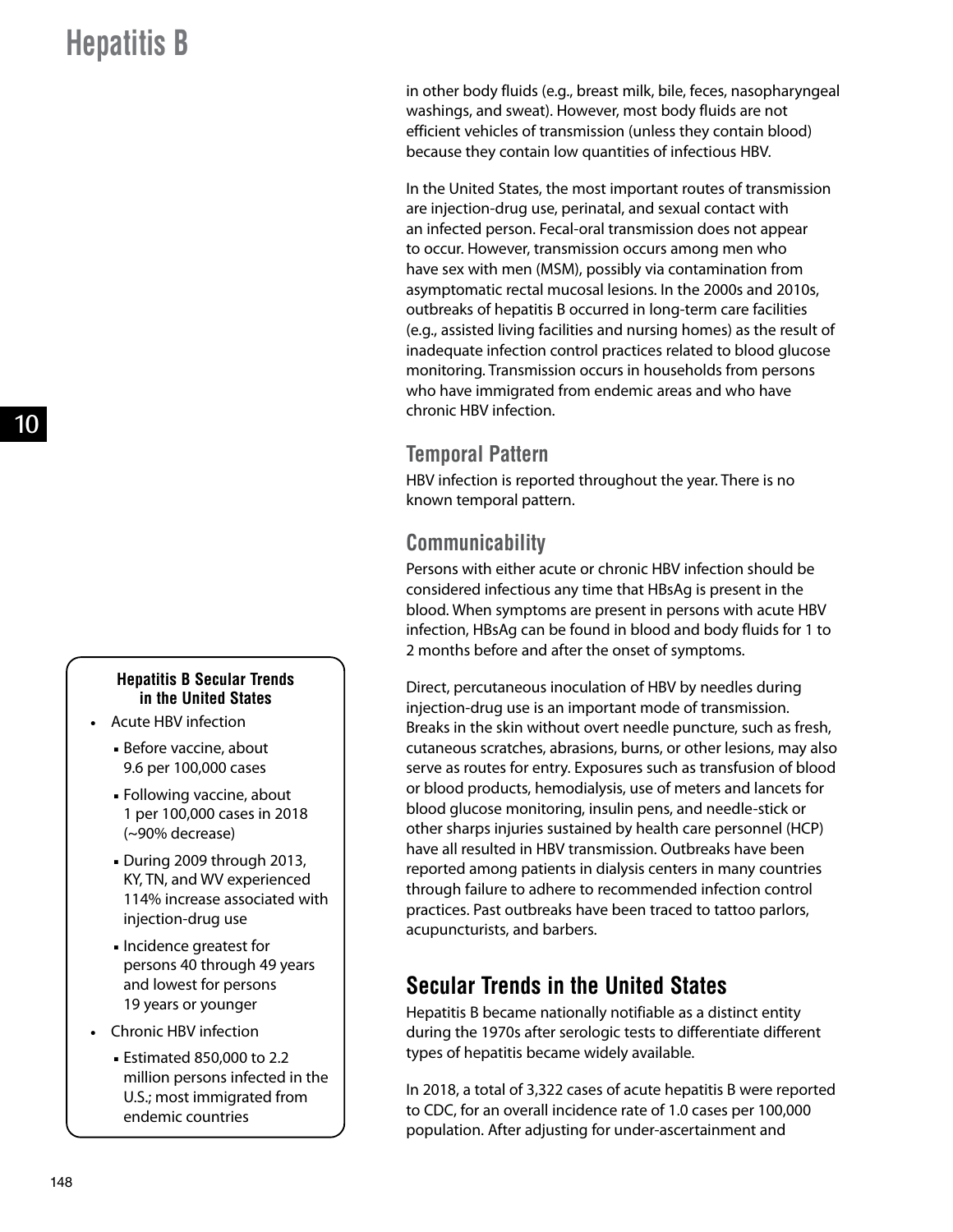under-reporting, an estimated 21,600 acute hepatitis B cases occurred in 2018. The rate of reported acute HBV infections declined approximately 90% since recommendations for HepB vaccination were first issued, from 9.6 cases per 100,000 population in 1982 to 1.0 cases per 100,000 population in 2018.

During 2009 through 2013, the combined incidence of acute HBV infection in three states (Kentucky, Tennessee, and West Virginia) increased 114% and was associated with increasing injection-drug use. Incidence is greatest for persons age 40 through 49 years (2.5 per 100,000 population); persons age 19 years or younger have the lowest incidence (0.02 cases per 100,000 population), likely a result of routine infant vaccination.

Although HBV infection is uncommon among adults in the general population (the lifetime risk of infection is less than 20%), it is highly prevalent in certain groups. Generally, the highest risk for HBV infection is associated with lifestyles, occupations, or environments in which contact with blood from infected persons is frequent. Chronic HBV infection has been identified in 3.5% to 20.0% of persons who inject drugs (PWID) in a variety of settings, and 22.6% of PWID have evidence of past infection.

An estimated 850,000 to 2.2 million persons in the United States are chronically infected with HBV. Most persons in the United States with chronic HBV infection have immigrated from endemic countries in the world. While screening persons who immigrate for HBsAg, anti-HBc and anti-HBs is recommended, it is not enforced. Therefore, clinicians and public health workers should screen all persons born in countries with high endemicity of HBV virus.

Among children born during 2015–2016, 75.0% received the HepB vaccine birth dose administered from birth through age 3 days. This was an increase from 71.8% for children born during 2013–2014. By age 24 months, 91.0% of children had received at least 3 doses of HepB vaccine. In 2017, 25.8% of adults age 19 years or older had received at least 3 doses of HepB vaccine; the coverage was 34.3% and 16.6% for adults age 19 through 49 years and age 50 years or older, respectively. Among HCP with direct patient contact, 70% had received at least 3 doses of HepB vaccine.

### **Hepatitis B Prevention Strategies**

HepB vaccination is the mainstay of hepatitis B prevention efforts. A comprehensive strategy to eliminate HBV transmission includes universal vaccination of infants beginning at birth, routine vaccination of previously unvaccinated children less than age 19 years, and vaccination of adults at risk for HBV infection, including those requesting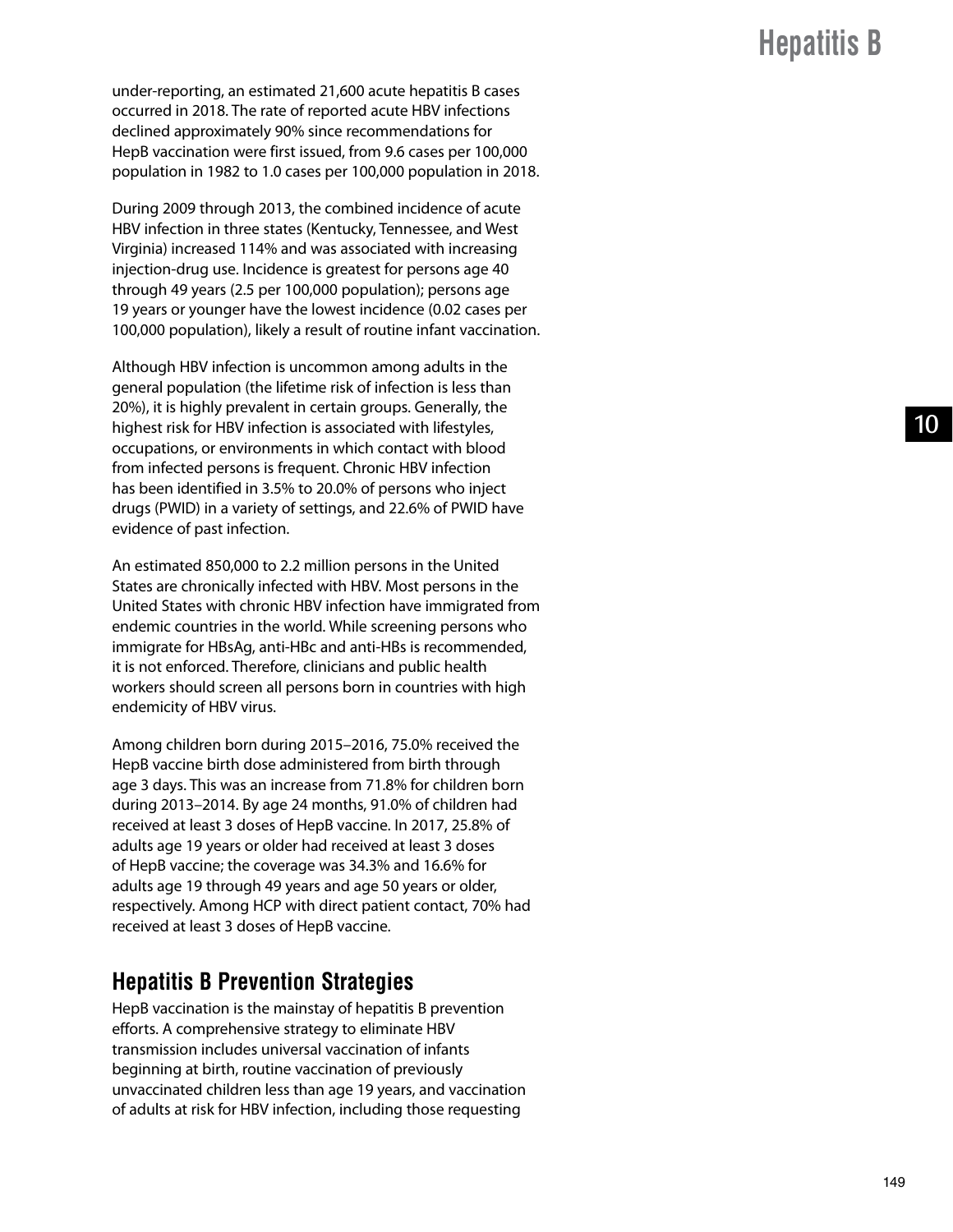protection from HBV without acknowledgement of a specific risk factor. It also includes universal testing of pregnant women for HBsAg to identify newborns who require immunoprophylaxis for prevention of perinatal infection and to pregnant women who can benefit from antiviral therapy to reduce perinatal transmission.

#### **Hepatitis B Vaccines**

- DTaP-HepB-IPV (Pediarix)
- DTaP-IPV-Hib-HepB (Vaxelis)
- HepA-HepB (Twinrix)
- HepB (Engerix-B, Heplisav-B, and Recombivax HB)

#### **Hepatitis B Vaccine Characteristics**

- Administered by intramuscular injection
- Contain yeast protein
- Contain aluminum adjuvant (Engerix-B and Recombivax HB) or synthetic adjuvant (Heplisav-B)
- Some presentations contain latex
- Ingredients in combination vaccines differ; all contain antibiotics

## **Hepatitis B Vaccine**

The first recombinant HepB vaccine, Recombivax HB, was licensed in the United States in 1986. A second recombinant vaccine, Engerix-B, was licensed in 1989. Recombivax HB and Engerix-B are available in both pediatric and adult formulations. A third recombinant vaccine with a novel adjuvant, Heplisav-B, was licensed in 2017 for use in adults age 18 years or older. HBV infection cannot result from use of the recombinant vaccine since no potentially infectious viral DNA or complete viral particles are produced in the recombinant system.

There are two combination vaccines that contain HepB vaccine. DTaP-HepB-IPV (Pediarix) is licensed for children age 6 weeks through 6 years. HepA-HepB (Twinrix) is licensed for persons age 18 years or older. A third combination vaccine, DTaP-IPV-Hib-HepB (Vaxelis), is licensed in the United States.

### **Characteristics**

Recombinant HepB vaccine is produced by inserting a plasmid containing the gene for HBsAg into yeast (*Saccharomyces cerevisiae* or *Hansenula polymorpha*); HepB vaccines contain yeast protein. HepB vaccines are administered by intramuscular injection. Each dose of HepB vaccine contains aluminum as an adjuvant or, for Heplisav-B, a small synthetic immunostimulatory oligodeoxynucleotide 1018 adjuvant. Each dose of DTaP-HepB-IPV contains antibiotics neomycin and polymyxin B; each dose of DTaP-IPV-Hib-HepB contains neomycin, polymyxin B, and streptomycin; each dose of HepA-HepB contains neomycin. HepB vaccines contain no preservative. Presentations of HepB vaccines contain latex rubber. Specific ingredients in combination vaccines containing HepB vaccine differ.

Recombivax HB and Engerix-B are available in both pediatric and adult formulations and are typically administered as a 3-dose series on a 0, 1, 6 month schedule. Although their antigen content differs, the two vaccines are interchangeable except for a 2-dose series for adolescents age 11 through 15 years, for which only Recombivax HB is approved. Heplisav-B is administered as a 2-dose series on a 0, 1 month schedule and is approved for persons age 18 years or older.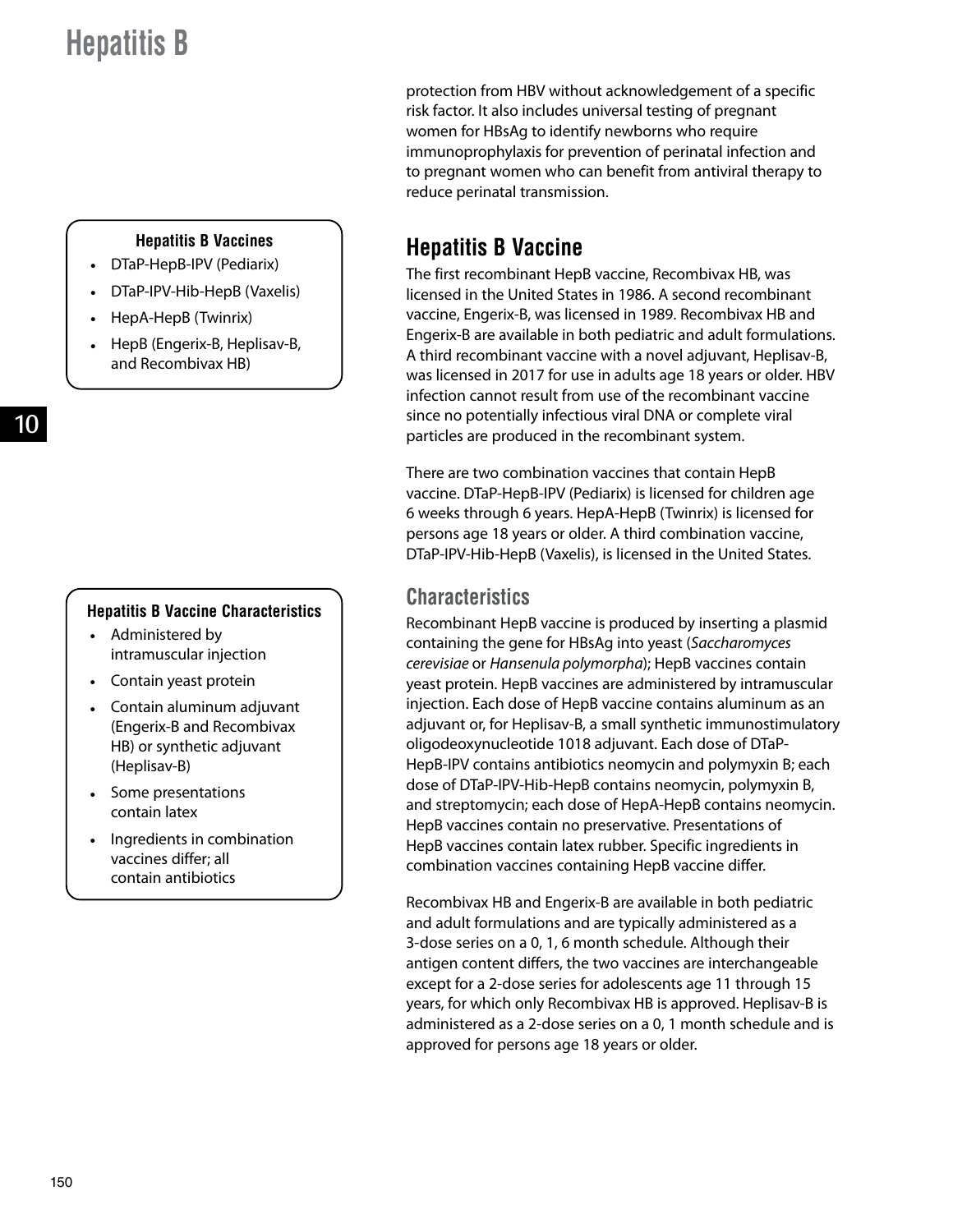## **Vaccination Schedule and Use**

### **Infants and Children**

HepB vaccination is recommended for all medically stable infants weighing at least 2,000 grams within 24 hours of birth. Only single-component vaccine should be used for the birth dose and doses administered before age 6 weeks. The usual schedule is 0, 1 through 2, and 6 through 18 months.

All pregnant women found to be HBsAg-positive should have their sera tested for HBV DNA. If HBV DNA levels are greater than 200,000 IU/mL, Tenofovir (preferable) or lamivudine should be administered to the pregnant woman starting at the beginning of the third trimester and continued one to three months after birth. Infants born to mothers who are HBsAg-positive should receive the HepB vaccine birth dose and HBIG within 12 hours of birth. HepB vaccine and HBIG should be administered in separate limbs. For infants weighing less than 2,000 grams, the birth dose should not be counted as part of the vaccine series because of potentially reduced immunogenicity; 3 additional doses of vaccine (for a total of 4 doses) should be administered beginning when the infant reaches age 1 month. Infants whose mothers are HBsAg-positive should receive the last dose by age 6 months but not before age 24 weeks.

Infants born to mothers whose HBsAg status is unknown should receive the HepB birth dose within 12 hours of birth. Infants weighing less than 2,000 grams should also receive HBIG within 12 hours of birth. The mother's HBsAg status should be assessed as soon as possible. If the mother is determined to be HBsAg-positive, infants weighing at least 2,000 grams should also receive HBIG as soon as possible but no later than age 7 days. As with infants born to HBsAg-positive mothers, for infants weighing less than 2,000 grams, the birth dose should not be counted as part of the vaccine series because of potentially reduced immunogenicity; 3 additional doses of vaccine (for a total of 4 doses) should be administered beginning when the infant reaches age 1 month. Infants with mothers whose HBsAg status is unknown should receive the last dose by age 6 months but not before age 24 weeks.

#### **Hepatitis B Vaccination Schedule**

- Infants: See Hepatitis B vaccine schedule for infants
- Adolescents: All children and adolescents through age 18 years not previously vaccinated
	- 3-dose series at 0, 1, 6 months
	- Adolescents age 11 through 15 years may use 2-dose series of Recombivax HB separated by 4 to 6 months
- Adults: All unvaccinated adults at risk for or requesting protection from HBV infection
	- 2-dose series at 0 and 1 month (Heplisav-B) or 3-dose series at 0, 1 and 6 months (Engerix-B and Recombivax HB)
	- 3-dose series at 0, 1 and 6 months (Twinrix)
	- 3-dose series with doses at 0, 7, 21–30 days, and booster 12 months after dose 1 (Twinrix, accelerated)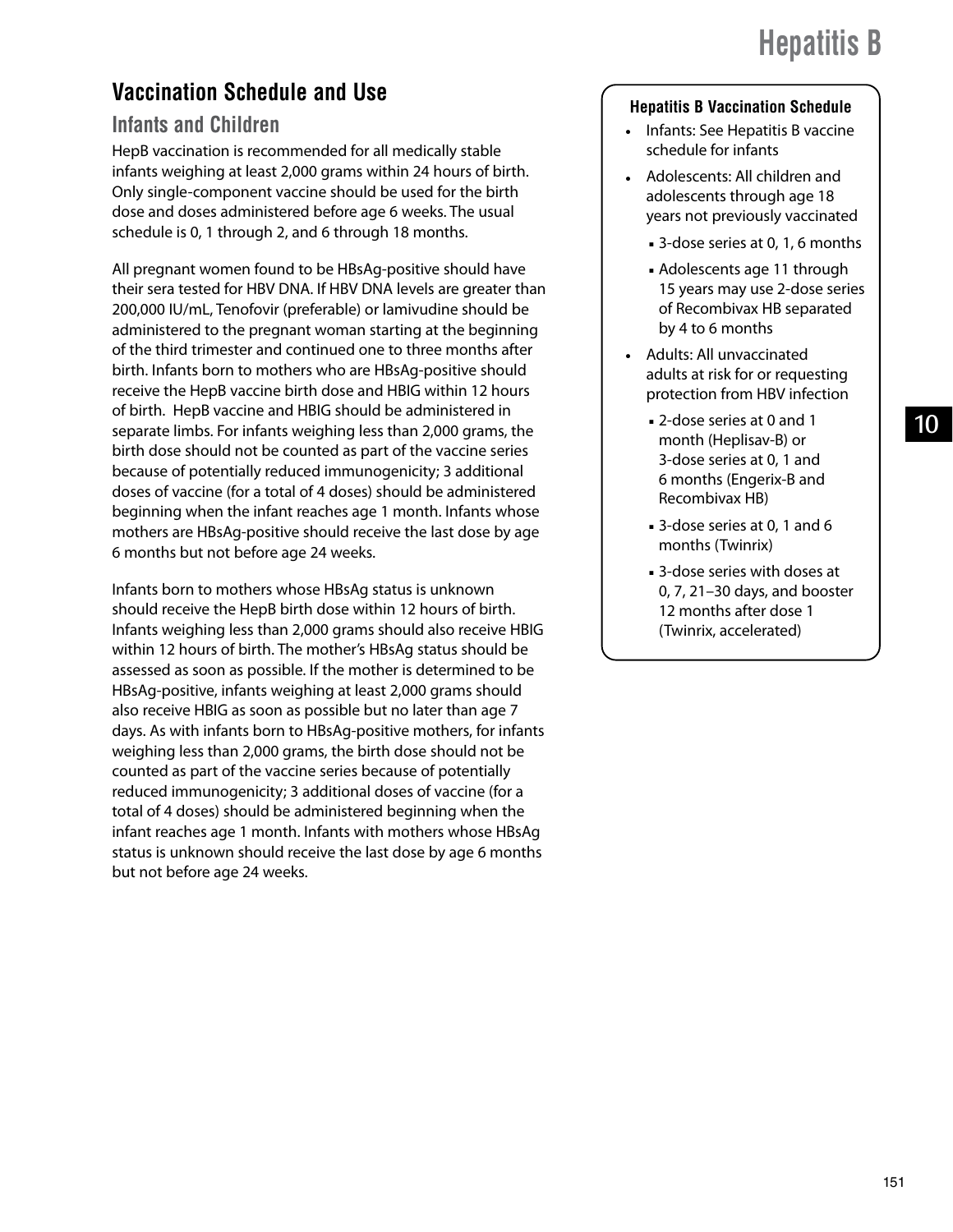Preterm infants weighing less than 2,000 grams have a decreased response to HepB vaccine administered before 1 month of age. However, by chronologic age 1-month preterm infants, regardless of initial birth weight or gestational age, are as likely to respond as adequately as full-term infants. Preterm infants of low birth weight whose mothers are HBsAg-negative can receive the first dose of HepB vaccine at chronologic age 1 month. Preterm infants discharged from the hospital before chronologic age 1 month can receive HepB vaccine at discharge if they are medically stable and have gained weight consistently, even if they are less than 2,000 grams.

The third HepB dose must be administered at least 8 weeks after the second dose, and at least 16 weeks after the first dose. The minimum interval between the first and second dose is 4 weeks.

#### 10 **Hepatitis B vaccine schedules for infants (≥2,000 g birthweight), by maternal HBsAg status**

| <b>Maternal HBsAg Status</b> | Single-antigen<br>vaccine dose | Single-antigen vaccine<br>age indications | Single-antigen +<br>combination<br>vaccine <sup>+</sup> dose | Single-antigen +<br>combination vaccine <sup>+</sup><br>age indications |
|------------------------------|--------------------------------|-------------------------------------------|--------------------------------------------------------------|-------------------------------------------------------------------------|
|                              |                                | Birth $(\leq 12$ hrs)                     | 1                                                            | Birth $(\leq 12$ hrs)                                                   |
|                              | HBIG <sup>§</sup>              | Birth $(\leq 12$ hrs)                     | HBIG <sup>§</sup>                                            | Birth $(\leq 12$ hrs)                                                   |
| <b>Positive</b>              | 2                              | $1-2$ mos                                 | 2                                                            | 2 mos                                                                   |
|                              | 3                              | 6 mos <sup>1</sup>                        | 3                                                            | 4 mos                                                                   |
|                              | N/A                            | N/A                                       | 4                                                            | 6 mos <sup>1</sup>                                                      |
|                              |                                | Birth $(\leq 12$ hrs)                     | $\mathbf{1}$                                                 | Birth $(\leq 12$ hrs)                                                   |
| Unknown*                     | $\overline{2}$                 | $1-2$ mos                                 | $\overline{2}$                                               | 2 mos                                                                   |
|                              | 3<br>3<br>6 mos <sup>1</sup>   |                                           | 4 mos                                                        |                                                                         |
|                              | N/A                            | N/A                                       | $\overline{4}$                                               | 6 mos <sup>1</sup>                                                      |
|                              |                                | Birth $(\leq 24$ hrs)                     | $\mathbf{1}$                                                 | Birth $(\leq 24$ hrs)                                                   |
|                              | 2                              | $1-2$ mos                                 | 2                                                            | 2 mos                                                                   |
| <b>Negative</b>              | 3                              | $6-18$ mos <sup>1</sup>                   | 3                                                            | 4 mos                                                                   |
|                              | N/A                            | N/A                                       | 4                                                            | 6 mos <sup>1</sup>                                                      |

\* Mothers should have blood drawn and tested for HBsAg as soon as possible after admission for delivery; if the mother is found to be HBsAg positive, the infant should receive HBIG as soon as possible but no later than age 7 days.

† Pediarix and Vaxelis should not be administered before age 6 weeks.

§ HBIG should be administered at a separate anatomical site from vaccine.

¶ The final dose in the vaccine series should not be administered before age 24 weeks (164 days).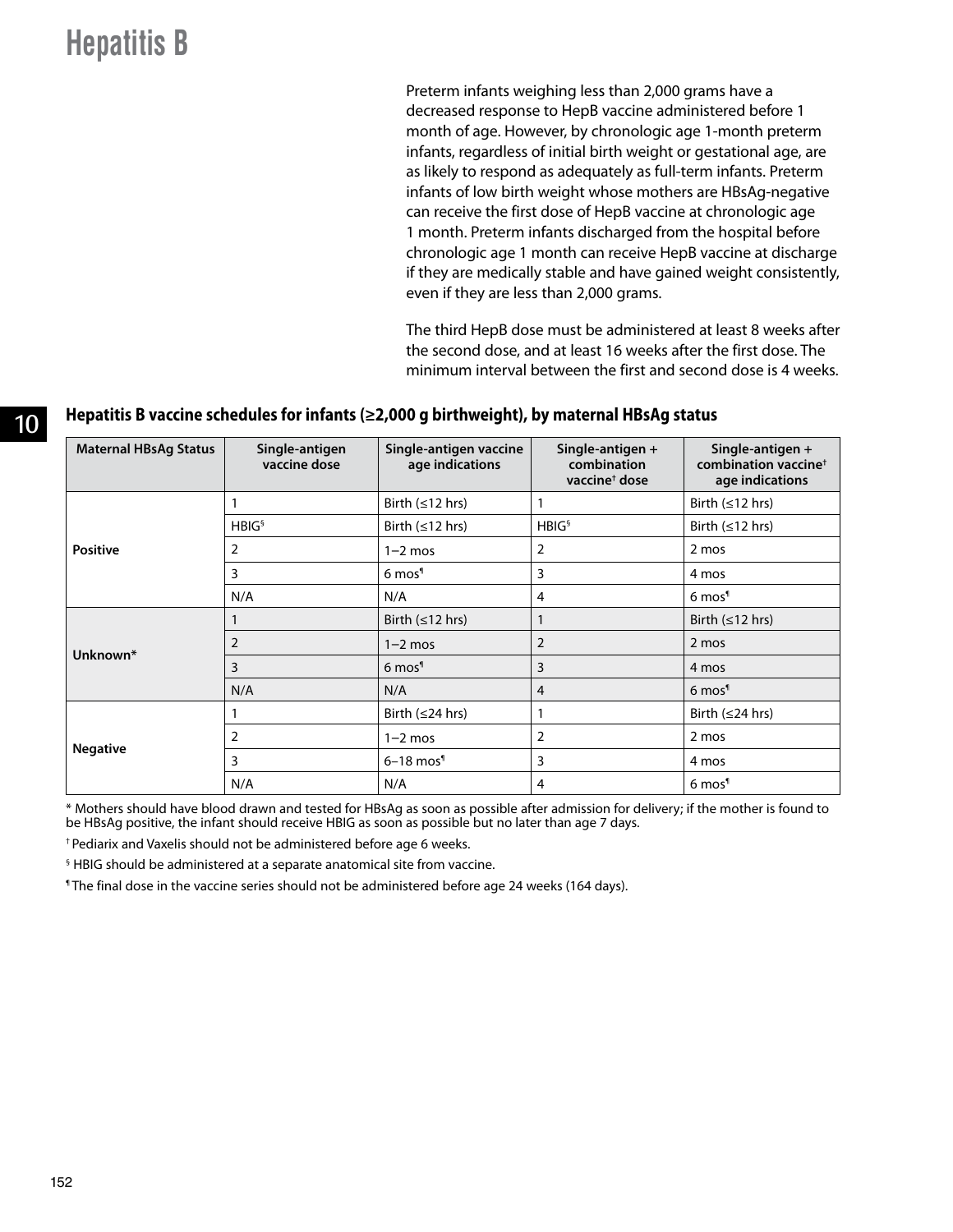| <b>Maternal HBsAg Status</b> | Single-antigen<br>vaccine dose | Single-antigen vaccine<br>age indications | Single-antigen +<br>combination<br>vaccine <sup>†</sup> dose | Single-antigen +<br>combination vaccine <sup>+</sup><br>age indications |
|------------------------------|--------------------------------|-------------------------------------------|--------------------------------------------------------------|-------------------------------------------------------------------------|
|                              |                                | Birth $(\leq 12$ hrs)                     |                                                              | Birth $(\leq 12$ hrs)                                                   |
|                              | HBIG <sup>§</sup>              | Birth $(\leq 12$ hrs)                     | HBIG <sup>§</sup>                                            | Birth $(\leq 12$ hrs)                                                   |
| <b>Positive</b>              | 2                              | 1 mos                                     | $\overline{2}$                                               | 2 mos                                                                   |
|                              | 3                              | $2-3$ mos                                 | 3                                                            | 4 mos                                                                   |
|                              | 4                              | 6 mos <sup>1</sup>                        | 4                                                            | 6 mos <sup>1</sup>                                                      |
|                              |                                | Birth $(\leq 12$ hrs)                     |                                                              | Birth $(\leq 12$ hrs)                                                   |
|                              | HBIG <sup>§</sup>              | Birth $(\leq 12$ hrs)                     | HBIG <sup>§</sup>                                            | Birth $(\leq 12$ hrs)                                                   |
| <b>Unknown</b>               | 2                              | 1 mos                                     | $\overline{2}$                                               | 2 mos                                                                   |
|                              | 3                              | $2-3$ mos                                 | 3                                                            | 4 mos                                                                   |
|                              | 4                              | 6 mos <sup>1</sup>                        | 4                                                            | 6 mos <sup>1</sup>                                                      |
| <b>Negative</b>              |                                | Hospital discharge<br>or age 1 mo         |                                                              | Hospital discharge<br>or age 1 mo                                       |
|                              | $\overline{2}$                 | 2 mos                                     | $\overline{2}$                                               | 2 mos                                                                   |
|                              | 3                              | $6-18$ mos <sup>1</sup>                   | 3                                                            | 4 mos                                                                   |
|                              | N/A                            | N/A                                       | $\overline{4}$                                               | 6 mos <sup>1</sup>                                                      |

#### **Hepatitis B vaccine schedules for infants (<2,000 g birthweight), by maternal HBsAg status**

† Pediarix and Vaxelis should not be administered before age 6 weeks.

§ HBIG should be administered at a separate anatomical site from vaccine.

¶ The final dose in the vaccine series should not be administered before age 24 weeks (164 days).

#### **DTaP-HepB-IPV (Pediarix)**

DTaP-HepB-IPV vaccine is approved for use as a 3-dose series for children age 6 weeks through 6 years. It is administered to infants at age 2, 4, and 6 months. The minimum intervals for DTaP-HepB-IPV vaccine are determined by the DTaP component. The 3 doses must be separated by at least 4 weeks between doses. Because the minimum age for the first dose of DTaP-HepB-IPV vaccine is 6 weeks, this vaccine cannot be used for the birth dose of HepB vaccine. The final dose of DTaP-HepB-IPV vaccine should be administered at age 24 weeks or older, the minimum age for completion of the HepB vaccine series. When DTaP-HepB-IPV vaccine is used to provide 3 doses at age 2, 4, and 6 months (based on the DTaP and IPV schedules), this will result in a 4-dose HepB vaccine series, which is acceptable.

#### **DTaP-IPV-Hib-HepB (Vaxelis)**

DTaP-IPV-Hib-HepB is approved for use as a 3-dose series for children age 6 weeks through 4 years. It is administered to infants at age 2, 4, and 6 months. The minimum intervals for DTaP-IPV-Hib-HepB vaccine are determined by the DTaP component. The 3 doses must be separated by at least 4 weeks between doses. Because the minimum age for the first dose of DTaP-IPV-Hib-HepB vaccine is 6 weeks, this vaccine cannot be used for the birth dose of HepB vaccine. The final dose of DTaP-IPV-Hib-HepB vaccine should be administered at age 24 weeks

10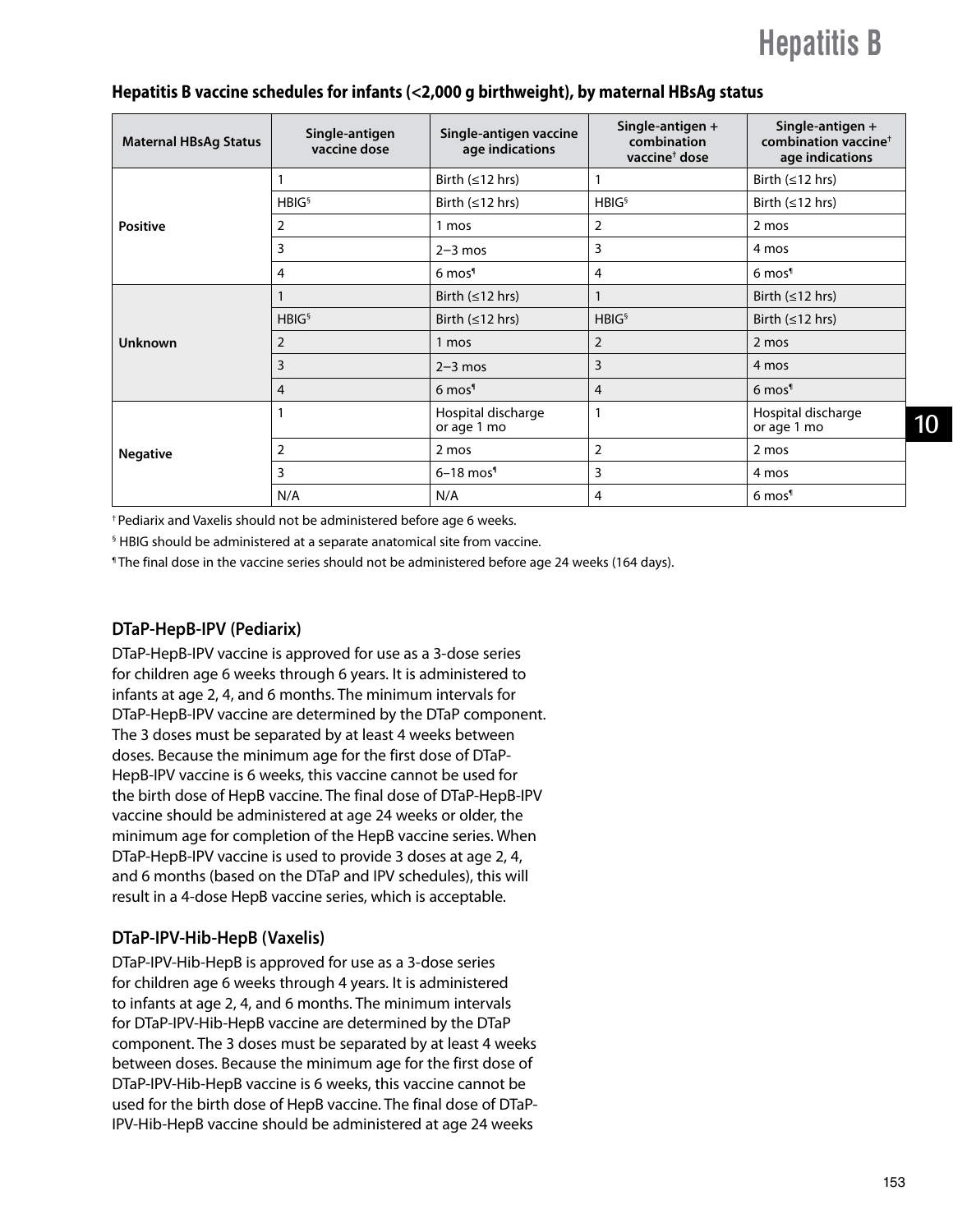or older, the minimum age for completion of the HepB vaccine series. When DTaP-IPV-Hib-HepB vaccine is used to provide 3 doses at age 2, 4, and 6 months (based on the DTaP and IPV schedules), this will result in a 4-dose HepB vaccine series, which is acceptable.

#### **Adolescents**

Routine HepB vaccination is recommended for all children and adolescents through age 18 years. All children not previously vaccinated with HepB vaccine should be vaccinated.

An alternative HepB vaccination schedule for adolescents age 11 through 15 years consists of 2 adult doses of Recombivax HB separated by 4 to 6 months. The 2-dose series should be completed by the 16th birthday.

#### **Adults**

HepB vaccine is recommended for all unvaccinated adults at risk for HBV infection and for all adults requesting protection from HBV infection. Acknowledgment of a specific risk factor is not a requirement for vaccination.

Adults recommended for HepB vaccination include:

- Persons at risk for infection by sexual exposure, including sex partners of HBsAg-positive persons, persons with more than one sex partner during the previous 6 months, persons seeking evaluation or treatment for a sexually transmitted infection (STI), and MSM
- Household contacts of persons who are HBsAg-positive. They should be screened first for HBsAg, anti-HBc and anti-HBs.
- Persons at risk for infection by percutaneous or mucosal exposure to blood, including current or recent PWID, household contacts of HBsAg-positive persons, residents and staff of facilities for developmentally disabled persons, health care and public safety workers with risk for exposure to blood or blood-contaminated body fluids
- Persons with end-stage renal disease, including predialysis, hemodialysis, peritoneal dialysis, and home dialysis patients
- Persons with diabetes age 19 through 59 years; persons with diabetes age 60 years or older at the discretion of the treating clinician
- Persons with hepatitis C infection or chronic liver disease, including those with cirrhosis, fatty liver disease, alcoholic liver disease, autoimmune hepatitis, and an alanine aminotransferase (ALT) or aspartate aminotransferase (AST) level greater than twice the upper limit of normal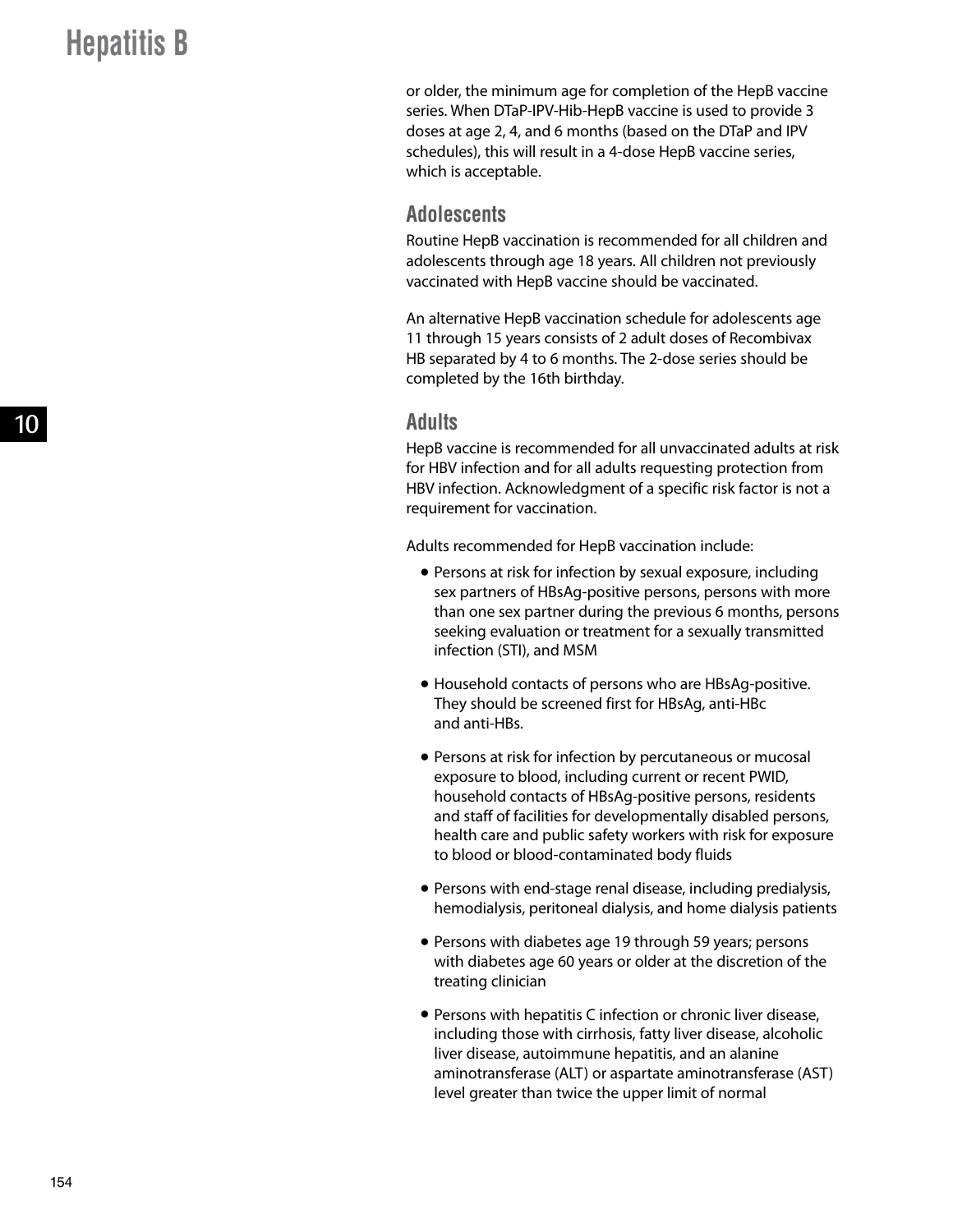- Persons traveling internationally to regions with high or intermediate levels (HBsAg prevalence of 2% or higher) of endemic HBV infection, including those who may engage in high-risk behaviors or provide health care while traveling
- Persons with human immunodeficiency virus (HIV) infection
- Persons who are incarcerated
- All other persons seeking protection from HBV infection

In settings in which a high proportion of adults have risks for HBV infection (e.g., STI/HIV testing and treatment facilities, substance use disorder treatment and prevention settings, health care settings targeting services to PWID or MSM, and correctional facilities), ACIP recommends HepB vaccination for all unvaccinated adults. In other primary care and specialty medical settings in which adults at risk for HBV infection receive care, health care providers should inform all patients about the health benefits of vaccination, risks for HBV infection, and persons for whom vaccination is recommended, and should vaccinate any adults who report risks for HBV infection or request protection from HBV infection.

#### **Heplisav-B**

Heplisav-B is approved for use in persons age 18 years or older. The schedule is 2 doses separated by 1 month. Even though Heplisav-B cannot be combined with a different HepB vaccine (e.g., Engerix-B, Recombivax HB, Twinrix) to complete a series, any 2 Heplisav-B doses separated by 4 weeks constitutes a complete HepB vaccine series, even if other doses of Engerix-B, Recombivax HB, or Twinrix, are administered before, after, or between the 2 doses of Heplisav-B, regardless of the interval between these other vaccines and Heplisav-B.

#### **HepA-HepB (Twinrix)**

The vaccine is administered in a 3-dose series on a 0, 1, 6 months schedule. Dose 1 and dose 3 should be separated by at least 6 months. Dose 1 and dose 2 should be separated by at least 4 weeks, and dose 2 and dose 3 should be separated by at least 5 months. An alternative Twinrix schedule consists of doses at 0, 7, 21–30 days, and a booster dose at 12 months after the first dose. Because the HepB component of Twinrix is equivalent to a standard adult dose of HepB vaccine, Twinrix can be administered on a single-antigen HepB vaccine schedule; the minimum interval recommendations will be met. Single-antigen HepB vaccine can be used to complete a series begun with Twinrix or vice versa.

#### **Hepatitis B Vaccine Efficacy**

- Over 90% of infants, children, adolescents, and healthy adults <40 years develop protective antibody response following complete series
- 80 to 100% effective in preventing infection or clinical hepatitis following complete series
- Larger doses or increased number of doses necessary for dialysis patients and immunocompromised persons
- Booster doses not recommended for immunocompetent persons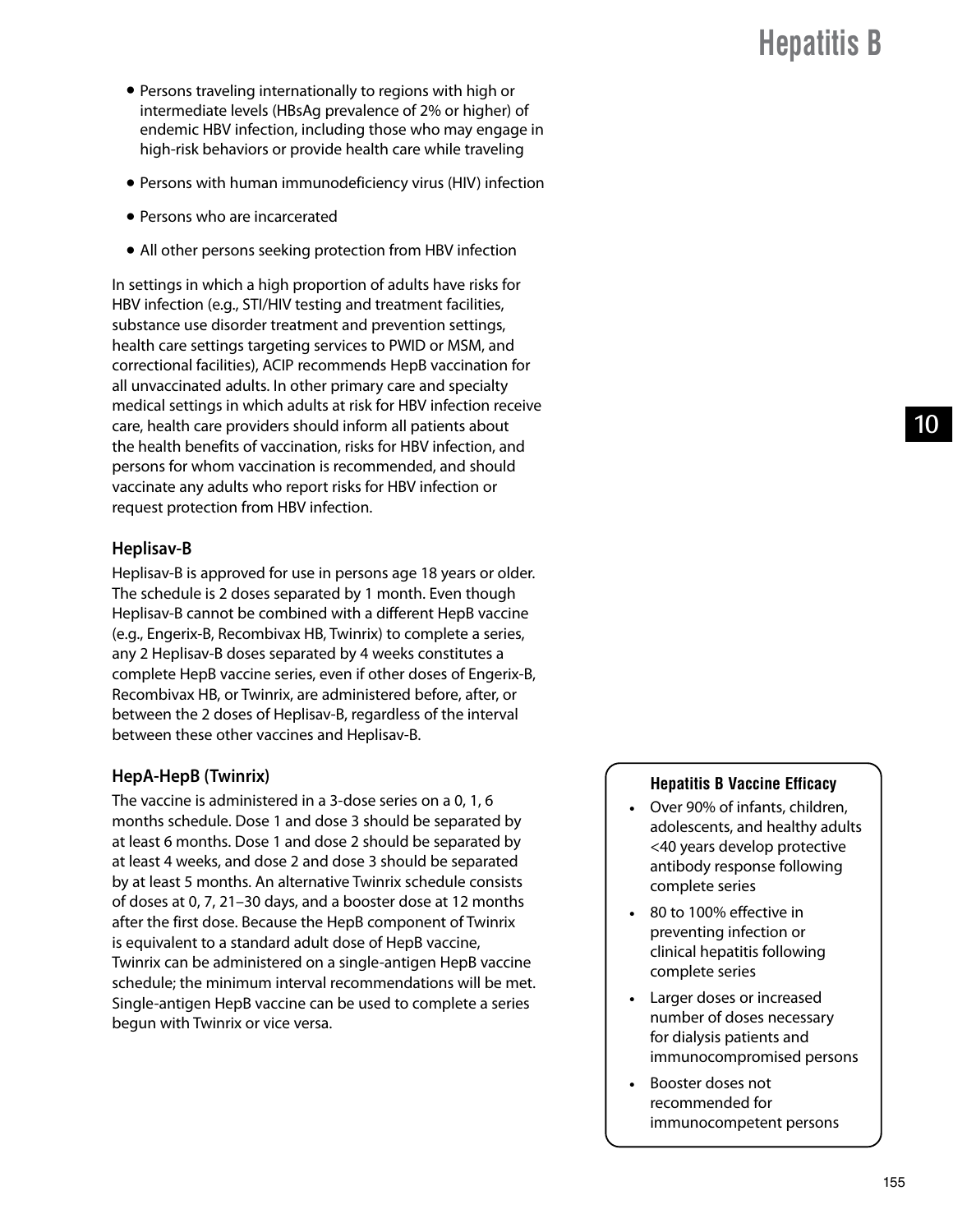### **Immunogenicity and Vaccine Efficacy**

More than 90% of infants, children, and adolescents and more than 90% of healthy adults younger than age 40 years develop a protective antibody response following a complete HepB vaccine series. However, there is an age-specific decline in immunogenicity. By 60 years, only 75% develop protective antibody titers. In adults receiving Heplisav-B, 90 to 100% develop adequate antibody after the 2-dose series.

Infants born to women who are HBsAg-positive are at high risk of HBV transmission and chronic HBV infection. HepB vaccination and 1 dose of HBIG administered within 24 hours after birth are 85% to 95% effective in preventing chronic HBV infection. HepB vaccine administered alone beginning within 24 hours after birth is 70% to 95% effective in preventing perinatal HBV infection.

HepB vaccine is 80% to 100% effective in preventing infection or clinical hepatitis in those who receive the complete vaccine series. Larger vaccine doses (2 to 4 times the normal adult dose) or an increased number of doses are required to induce protective antibody in most dialysis patients age 20 years or older and may also be necessary for other immunocompromised persons age 20 years or older. The recommended dosage of vaccine differs depending on the age of the recipient and type of vaccine.

Available data show that vaccine-induced antibody levels decline with time. However, immune memory remains intact for more than 30 years following immunization, and both adults and children with declining antibody levels are still protected against significant HBV infection (i.e., clinical disease, HBsAg antigenemia, or significant elevation of liver enzymes). Exposure to HBV results in an anamnestic anti-HBs response that prevents clinically significant HBV infection. Chronic HBV infection has only rarely been documented among those who responded to vaccine.

For adults and children with normal immune status, booster doses of vaccine are not recommended. Routine serologic testing to assess immune status of persons who are vaccinated is not recommended. The need for booster doses after longer intervals will continue to be assessed as additional information becomes available.

For dialysis patients who did respond to vaccine, the need for booster doses should be assessed by annual testing of vaccine recipients for antibody levels, and a booster dose should be provided when antibody levels decline below 10 mIU/mL.

Seroconversion rates and postvaccination anti-HBs titers are similar among adolescents age 11 through 15 years vaccinated using the 2 adult-dose Recombivax HB schedule compared to those vaccinated using 3 doses.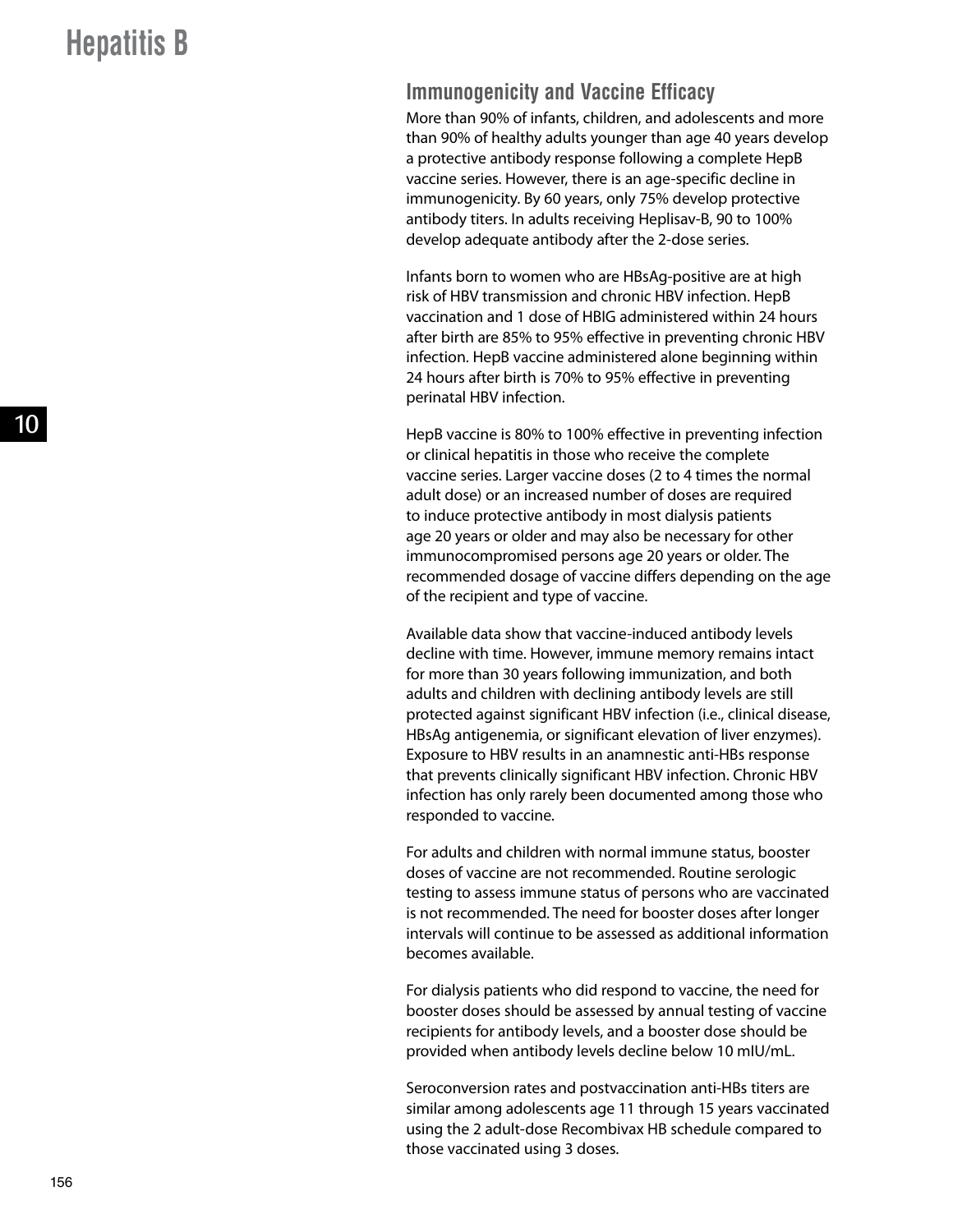## **Serologic Testing of Vaccine Recipients**

#### **Prevaccination Serologic Testing**

Vaccination of persons immune to HBV because of current or previous infection or HepB vaccination does not increase the risk for adverse events. However, in populations that have high rates of previous HBV infection, prevaccination testing might reduce costs by avoiding vaccination of persons who are already immune. Prevaccination testing consists of testing for HBsAg, anti-HBs, and anti-HBc. Serologic testing should not be a barrier to vaccination of susceptible persons, especially in populations that are difficult to access. Testing is not a requirement for vaccination, and in settings where testing is not feasible, vaccination of recommended persons should continue. The first dose of HepB vaccine should typically be administered immediately after collection of the blood for serologic testing. Prevaccination testing is recommended for household, sexual, or needle-sharing contacts of HBsAg-positive persons; HIV-positive persons; persons with elevated ALT/ AST of unknown etiology; hemodialysis patients; MSM; and past or current PWID.

Serologic testing is not recommended before routine vaccination of infants, children, or adolescents.

#### **Postvaccination Serologic Testing**

Testing for immunity following vaccination is not recommended routinely. However, testing is recommended for persons whose subsequent management depends on knowledge of their immune status, including infants born to HBsAg-positive mothers or mothers whose HBsAg status remains unknown (e.g., when a parent or person with lawful custody safely surrenders an infant confidentially shortly after birth), HCP and public safety workers, hemodialysis patients and others who might require outpatient hemodialysis (e.g., predialysis, peritoneal dialysis, and home dialysis), HIV-infected persons, other immunocompromised persons (e.g., hematopoietic stem-cell transplant recipients or persons receiving chemotherapy), and sex partners of HBsAg-positive persons.

Testing should be performed 1 to 2 months after administration of the final dose of the vaccine series using a method that allows determination of a protective concentration of anti-HBs (greater than or equal to 10 mIU/mL). Persons found to have anti-HBs concentrations of greater than or equal to 10 mIU/mL after the primary vaccine series are considered to be immune. Immunocompetent persons have long-term protection and do not need further periodic testing to assess anti-HBs levels. Immunocompromised persons might need annual testing to assess anti-HBs concentrations.

#### **Serologic Testing**

#### Prevaccination

- Consists of testing for HBsAg, anti-HBs, and anti-HBc
- Recommended for:
	- Household, sexual, or needlesharing contacts of HBsAgpositive persons
	- HIV-positive persons
	- Persons with elevated ALT/ AST of unknown etiology
	- Hemodialysis patients
	- MSM
	- Past or current PWID

#### Postvaccination

- Not routinely recommended
- Recommended for:
	- Infants born to HBsAg+ women or women with unknown HBsAg status
	- HCP and public safety workers
	- Hemodialysis patients
	- HIV-infected persons
	- Other immunocompromised persons
	- Sex partners of HBsAg+ persons
- Results:
	- Anti-HBs ≥ 10 mlU/mL  $\rightarrow$ Immune
	- $\blacksquare$  Anti-HBs < 10 mIU/mL  $\rightarrow$  Revaccinate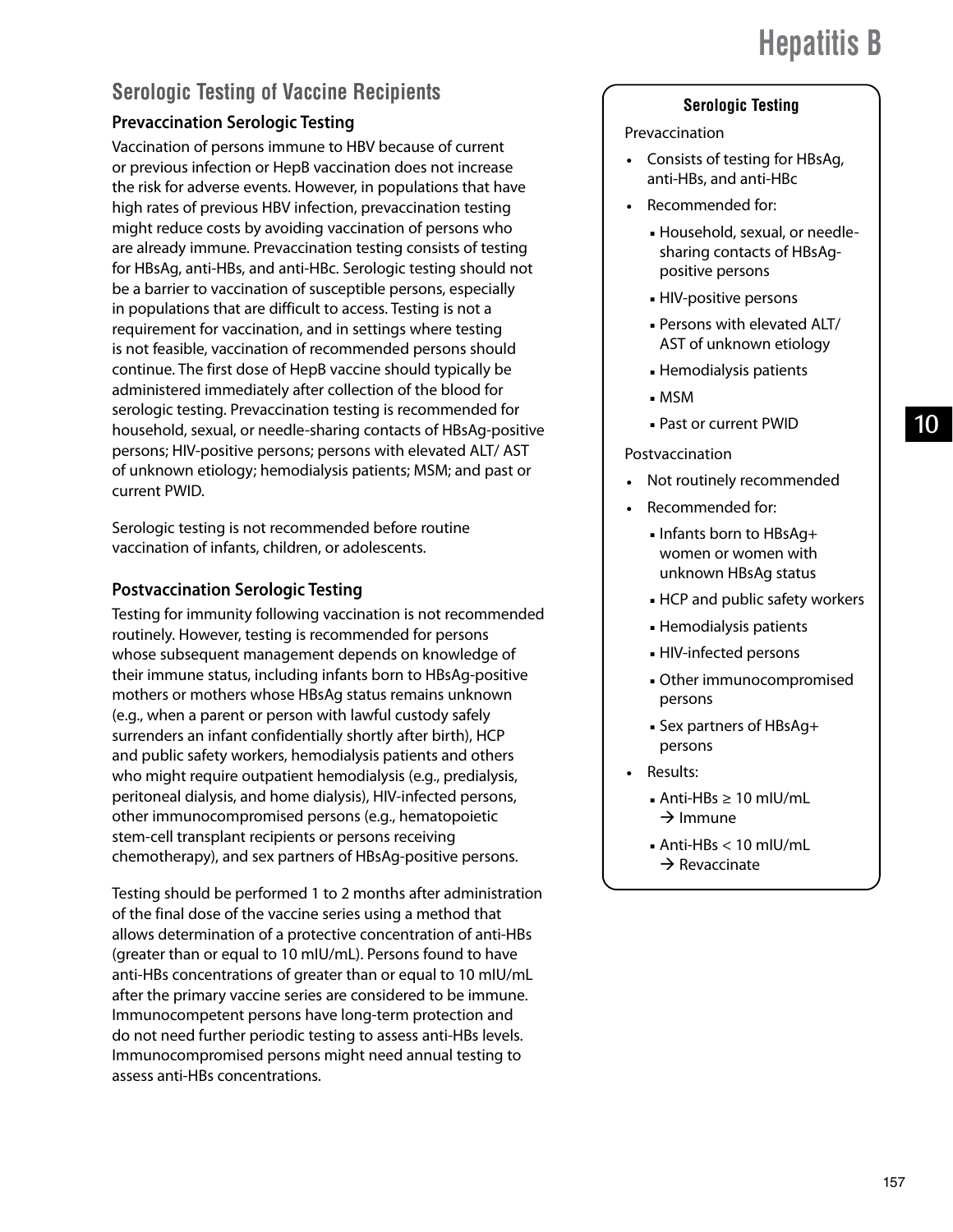Persons found to have anti-HBs concentrations less than 10 mIU/mL after the primary vaccine series should be revaccinated. Administration of all doses in the second series, on an appropriate schedule, followed by anti-HBs testing 1 to 2 months after the final dose, is usually more practical than serologic testing after one or more doses of vaccine (except for when revaccinating infants born to HBsAg-positive mothers).

Infants born to HBsAg-positive women or HBsAg-unknown women whose status is not determined should be tested for HBsAg and anti-HBs 1 to 2 months after completion of the final dose of the HepB vaccine series, at age 9 through 12 months (generally at the next well-child visit following completion of the HepB vaccine series). If HBsAg is not present and anti-HBs antibody is greater than or equal to 10 mIU/mL, children can be considered to be protected.

HCP who have contact with blood and body fluids of patients who might be infected with HBV, or who are at ongoing risk for injuries with sharp instruments or needlesticks, should be tested for antibody 1 to 2 months after completion of the hepatitis B vaccine series. Increasingly, HCP with documentation of routine HepB vaccination received the series in infancy or as catch-up vaccination in adolescence without postvaccination testing, but they may be tested as a condition of employment. Antibody to vaccine antigen wanes over time, although protection persists in immunocompetent vaccine recipients who responded initially. A negative anti-HBs serologic response in HCP who received HepB vaccine in the distant past will not distinguish between failure to respond to the initial vaccination series (lack of protection) and response to the initial vaccination series with subsequent waning of antibody (protected). Health care institutions may measure anti-HBs upon hire or matriculation for HCP who have documentation of a complete HepB vaccine series in the past (e.g., as part of routine infant or adolescent vaccination). HCP with anti-HBs less than10 mIU/mL should receive one or more additional doses of HepB vaccine and retesting. Institutions that decide to not measure anti-HBs upon hire or matriculation for HCP who have documentation of a complete HepB vaccine series in the past should ensure timely assessment and postexposure prophylaxis following an exposure.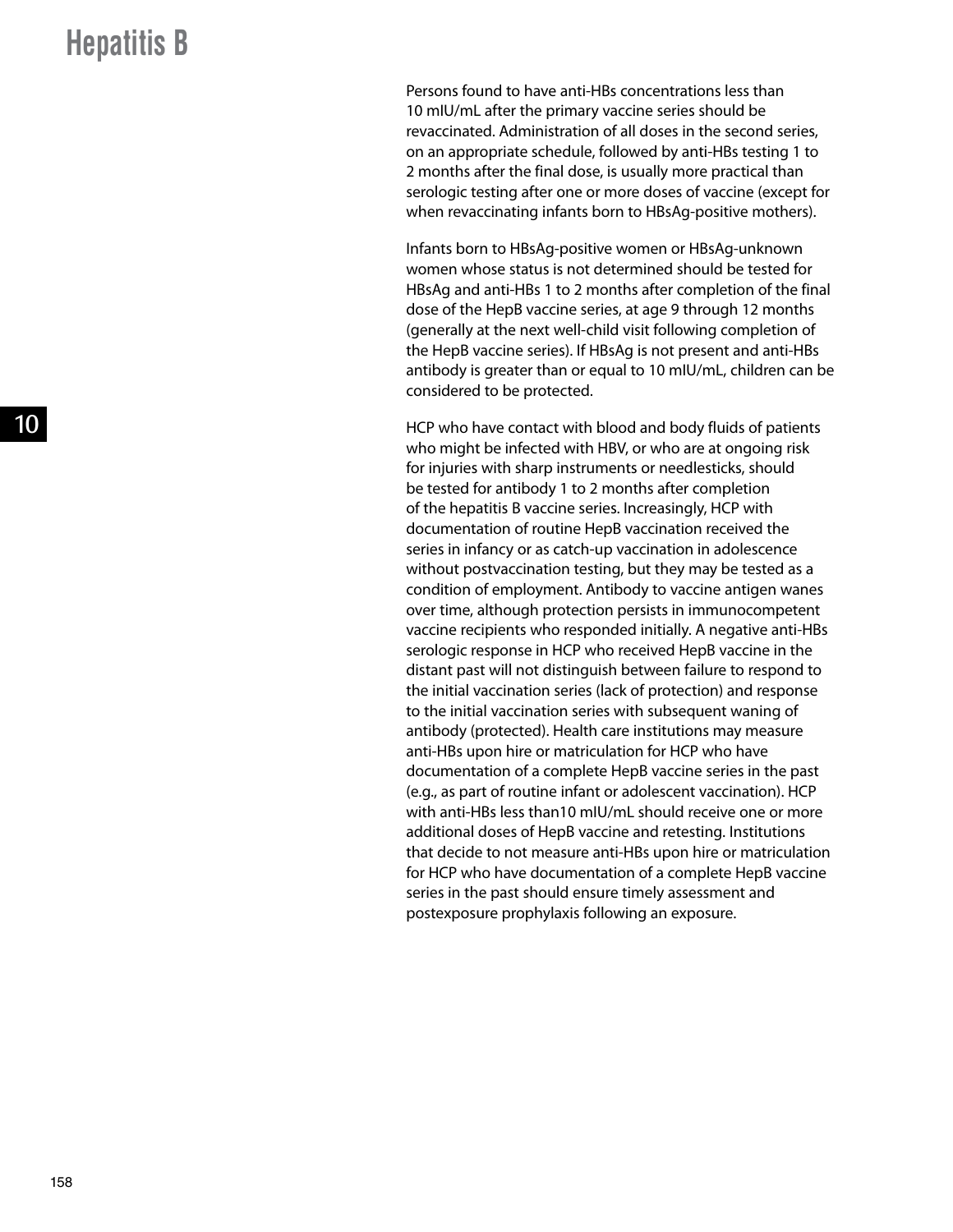#### **Vaccine Nonresponse**

Several factors have been associated with nonresponse to HepB vaccine. These include vaccine factors (e.g., dose, schedule, injection site) and host factors (e.g., older age, male gender). Older age (40 years and older), male gender, obesity, diabetes, smoking, and chronic illness have been independently associated with nonresponse to HepB vaccine. Additional vaccine doses for persons who receive postvaccination testing and who fail to respond to a primary vaccination series administered in the deltoid muscle produce adequate response in 15% to 25% of these persons after 1 additional dose and in 30% to 50% after 3 additional doses.

Persons who do not respond to the first series of HepB vaccine should complete a second vaccine series. The second vaccine series should be given on the usual 0, 1, 6 month schedule. HCP and others for whom postvaccination serologic testing is recommended should be retested 1 to 2 months after completion of the second vaccine series.

Fewer than 5% of persons receiving 6 doses of HepB vaccine administered by the appropriate schedule in the deltoid muscle fail to develop detectable anti-HBs antibody. One reason for persistent nonresponse to HepB vaccine is chronic infection with HBV. Persons who fail to develop detectable anti-HBs after 6 doses should be tested for HBsAg and anti-HBc. Persons who are found to be HBsAg-positive should be counseled accordingly and linked to care with providers experienced in the management of chronic HBV infection. Persons who fail to respond to two appropriately administered series and who are HBsAg-negative should be considered susceptible to HBV infection and should be counseled regarding precautions to prevent HBV infection. They should also be counseled about the need to obtain HBIG prophylaxis for exposure to HBsAg-positive blood.

#### **Vaccine Nonresponse**

- Persons who do not respond to the first HepB series should complete a second series on a 0, 1, 6 month schedule
- Retest anti-HBs 1-2 months after completion of second series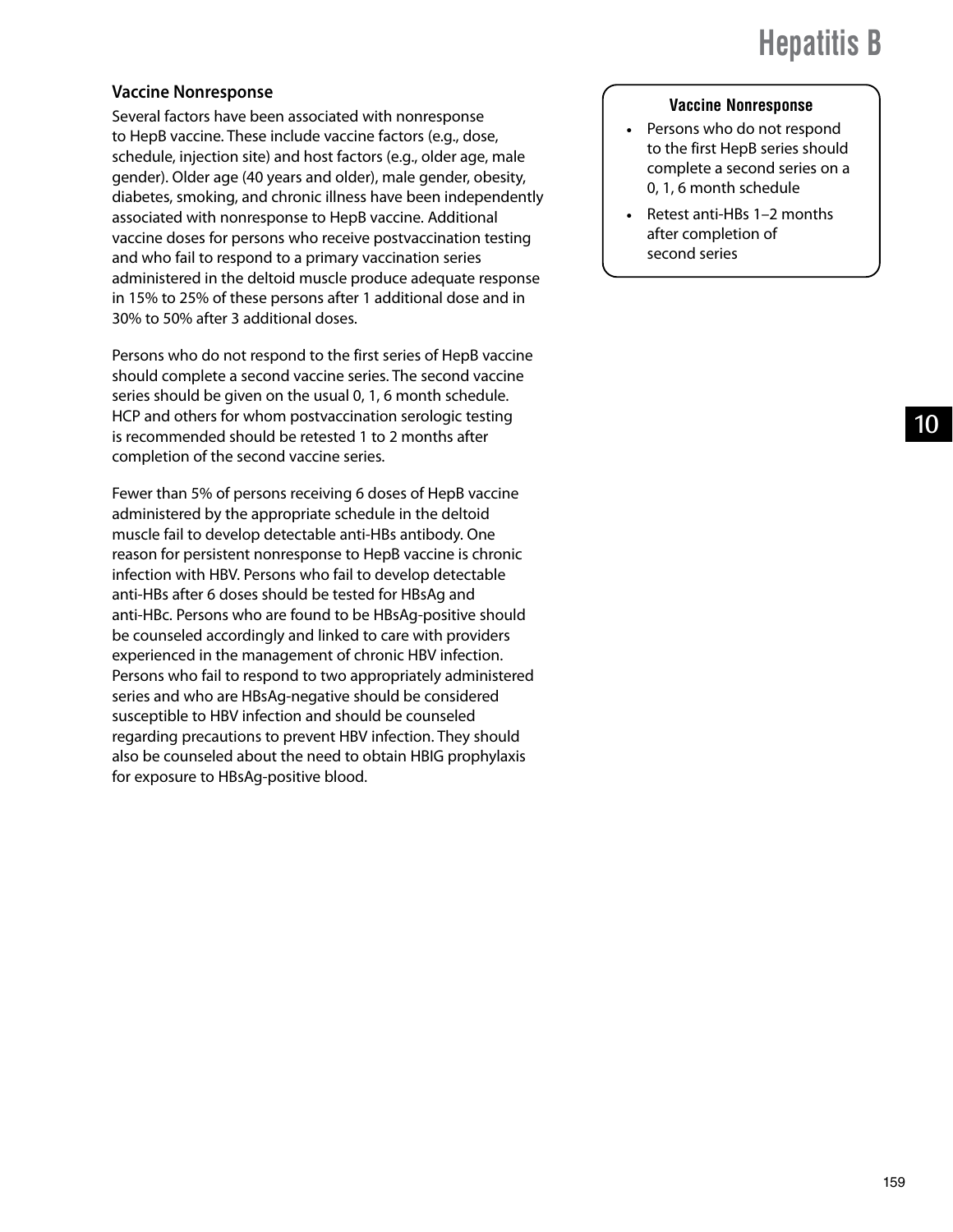### **Occupational Postexposure Management**

After a percutaneous (needle stick, laceration, bite) or permucosal exposure that contains or might contain HBV, blood should be obtained from the source patient to determine their HBsAg status. Management of the exposed HCP depends on the HBsAg status of the source and the vaccination and anti-HBs response status of the exposed HCP. Recommended postexposure prophylaxis is described in the following table.

#### **Postexposure Management of Health Care Personnel after Occupational Exposure to Blood and Body Fluids, by Health Care Personnel HepB Vaccination and Response Status**

| <b>HepB Vaccination</b><br>and Response<br><b>Status</b>                           | Postexposure<br>testing results for<br>source patient<br>(HBsAg) | Postexposure<br>testing results for<br>HCP (anti-HBs) | HRIG*<br>postexposure<br>prophylaxis    | Vaccination<br>postexposure<br>prophylaxis | Postvaccination<br><b>Serologic</b><br>Testing <sup><math>\dagger</math></sup> |
|------------------------------------------------------------------------------------|------------------------------------------------------------------|-------------------------------------------------------|-----------------------------------------|--------------------------------------------|--------------------------------------------------------------------------------|
| Documented<br>responder <sup>§</sup> after<br>complete series<br>(3 or more doses) | No action needed                                                 | No action needed                                      | No action needed                        | No action needed                           | No action needed                                                               |
| Documented<br>nonresponder <sup>1</sup><br>after 2 complete                        | Positive/unknown                                                 | $***$                                                 | 2 doses HBIG<br>separated by<br>1 month | No action needed                           | No action needed                                                               |
| series                                                                             | Negative                                                         | No action needed                                      | No action needed                        | No action needed                           | No action needed                                                               |
|                                                                                    | Positive/unknown                                                 | less than<br>10 mlU/mL $**$                           | 1 dose HBIG                             | Initiate<br>revaccination                  | Yes                                                                            |
| Response<br>unknown after a<br>complete series                                     | Negative                                                         | less than<br>10 mIU/mL                                | None                                    | Initiate<br>revaccination                  | Yes                                                                            |
|                                                                                    | Any result                                                       | greater than or<br>equal to 10 mlU/mL                 | No action needed                        | No action needed                           | No action needed                                                               |
| Unvaccinated/<br>incompletely                                                      | Positive/ unknown                                                | $***$                                                 | 1 dose HBIG                             | Complete<br>vaccination                    | Yes                                                                            |
| vaccinated or<br>vaccine refusers                                                  | Negative                                                         | No action needed                                      | None                                    | Complete<br>vaccination                    | Yes                                                                            |

\*HBIG should be administered intramuscularly as soon as possible after exposure when indicated. The effectiveness of HBIG when administered greater than 7 days after percutaneous, mucosal, or nonintact skin exposures is unknown. HBIG and HepB vaccine should be administered in separate anatomic injection sites.

† Should be performed 1 to 2 months after the last dose of the HepB vaccine series (and 4 to 6 months after administration of HBIG to avoid detection of passively administered anti-HBs) using a quantitative method that allows detection of the protective concentration of anti-HBs (greater than or equal to 10 mIU/mL).

§ A responder is defined as a person with anti-HBs greater than or equal to 10 mIU/mL after 3 or more doses of HepB vaccine.

¶ A nonresponder is defined as a person with anti-HBs less than 10 mIU/mL after 2 complete series of HepB vaccine.

\*\*HCP who have anti-HBs less than 10 mIU/mL, or who are unvaccinated or incompletely vaccinated, and sustain an exposure to a source patient who is HBsAg-positive or has unknown HBsAg status, should undergo baseline testing for HBV infection as soon as possible after exposure and follow-up testing approximately 6 months later. Initial baseline tests consist of total anti-HBc; testing at approximately 6 months consists of HBsAg and total anti-HBc.

### **Non-Occupational Exposure**

Persons who have written documentation of a complete HepB vaccine series and who did not receive postvaccination testing should receive a single vaccine booster dose after non-occupational exposure to an HBsAg-positive source. Persons who are in the process of being vaccinated but who have not completed the vaccine series should complete the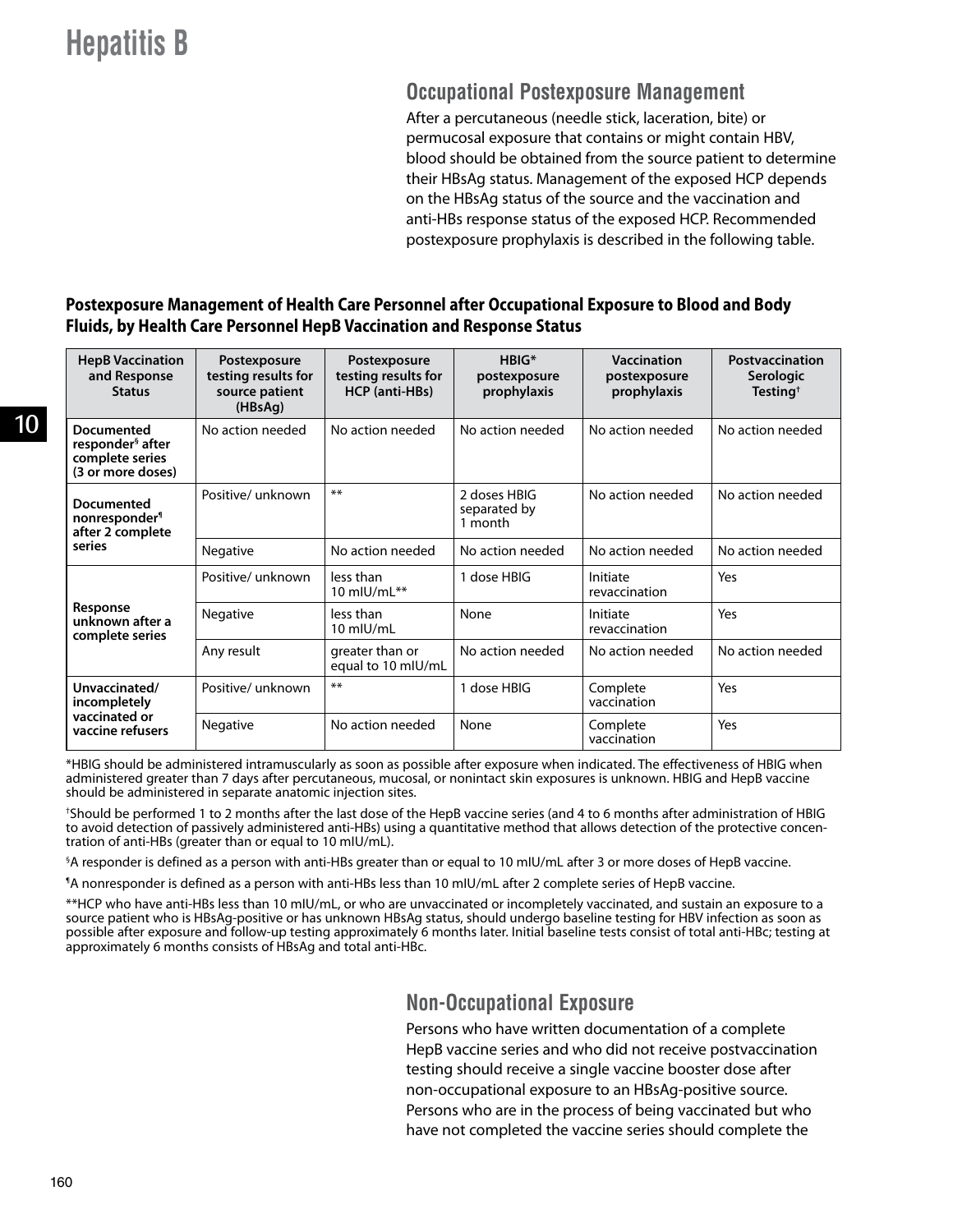10

vaccine series and receive the appropriate dose of HBIG as soon as possible. Studies are limited on the maximum interval after exposure during which postexposure prophylaxis is effective, but the interval is unlikely to exceed 7 days for percutaneous exposure and 14 days for sexual exposures. Unvaccinated persons should receive both HBIG and a dose of HepB vaccine as soon as possible after exposure (preferably within 24 hours) and complete the HepB vaccine series according to the appropriate schedule. HepB vaccine may be administered simultaneously with HBIG in a separate injection site, i.e., separate limb.

### **Contraindications and Precautions to Vaccination**

As with other vaccines, a history of a severe allergic reaction (anaphylaxis) to a vaccine component or following a prior dose is a contraindication to further doses. Moderate or severe acute illness (with or without fever) in a patient is considered a precaution to vaccination, although persons with minor illness may be vaccinated.

In 2011, the Institute of Medicine concluded that the evidence convincingly supports a causal relationship between HepB vaccine and anaphylaxis in yeast-sensitive persons. HepB vaccination is contraindicated for persons with a history of hypersensitivity to yeast or any other vaccine component. The estimated incidence of anaphylaxis among HepB vaccine recipients is 1.1 per million vaccine doses administered.

Some presentations of HepB vaccines contain latex, which may cause allergic reactions.

Vaccination is not contraindicated in persons with a history of multiple sclerosis, Guillain-Barré syndrome, autoimmune disease (e.g., systemic lupus erythematosis or rheumatoid arthritis) or other chronic diseases.

Contraindications to combination vaccines that contain HepB vaccine include the contraindications to the individual component vaccines (e.g., DTaP, hepatitis A); specific ingredients differ by vaccine.

### **Vaccination during Pregnancy**

Pregnancy is not a contraindication to HepB vaccination. Limited data suggest that developing fetuses are not at risk for adverse events when HepB vaccine is administered to pregnant women. Available vaccines contain noninfectious HBsAg and should cause no risk of infection to the fetus.

Pregnant women who are identified as being at risk for HBV infection during pregnancy (e.g., persons with more than one sex partner during the previous 6 months, persons who have

#### **Hepatitis B Vaccine Contraindications and Precautions**

- Contraindication
	- Severe allergic reaction to vaccine component or following a prior dose
	- History of hypersensitivity to yeast
- Precaution
	- Moderate or severe acute illness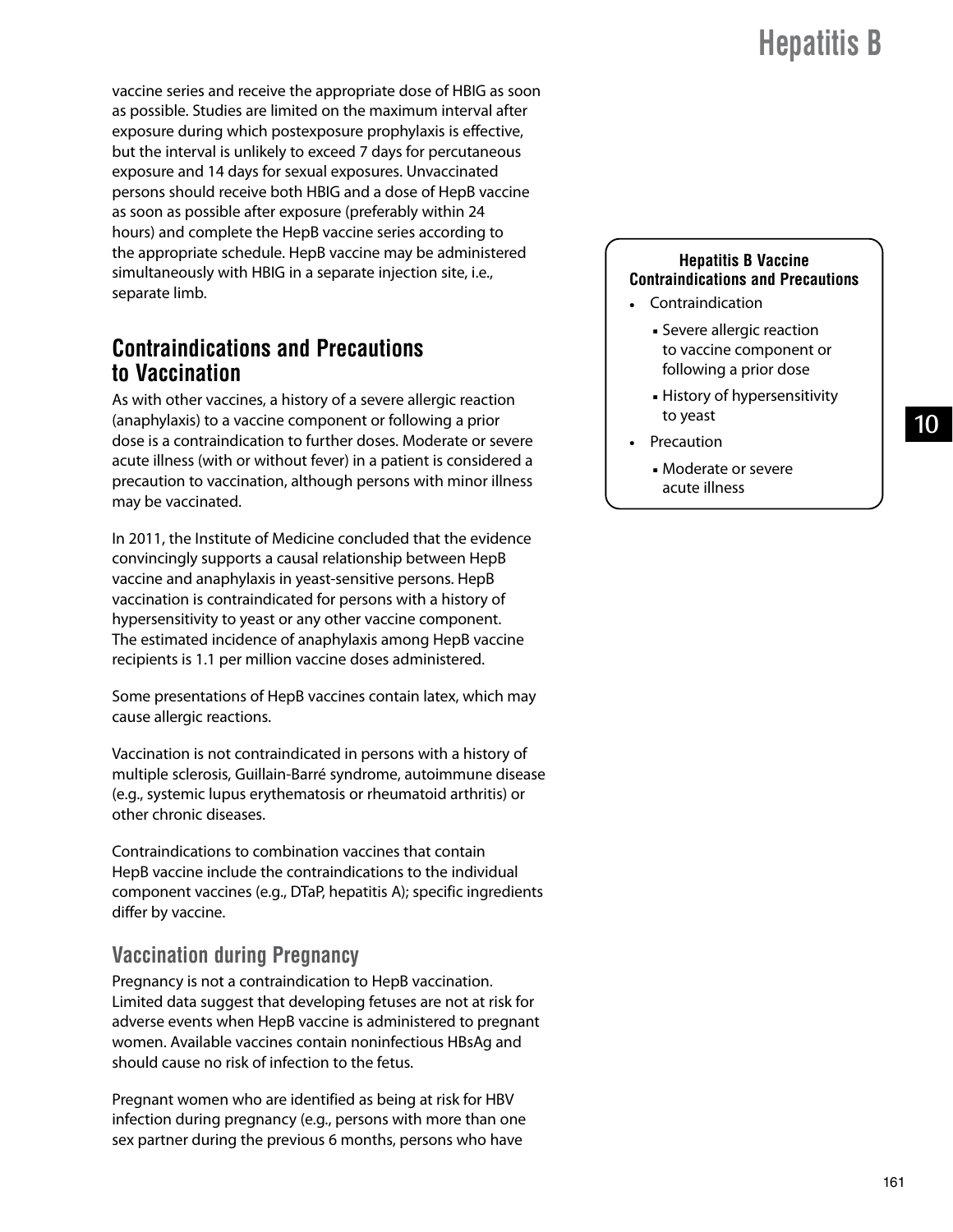#### **Hepatitis B Vaccine Safety**

- Pain
	- 3% to 29%
- Erythema
	- 3%
- Swelling
	- 3%
- Fever
	- 1% to 6%
- Headache
	- 3%

been evaluated or treated for an STI, recent or current PWID, or persons who have had an HBsAg-positive sex partner) should be vaccinated.

Heplisav-B is not recommended in pregnancy, based on a lack of available safety data.

## **Vaccine Safety**

In prelicensure trials, adverse events following HepB vaccination were most commonly injection site reactions and mild systemic reactions. Commonly reported mild adverse events from postmarketing data include pain (3% to 29%), erythema (3%), swelling (3%), fever (1% to 6%), and headache (3%).

In rare instances, other illnesses have been reported after HepB vaccination, including Guillain-Barré syndrome, chronic fatigue syndrome, neurologic disorders (e.g., leukoencephalitis, optic neuritis, and transverse myelitis), rheumatoid arthritis, type 1 diabetes, and autoimmune disease. However, no causal association between those conditions or any other chronic illness and HepB vaccine has been demonstrated. Reviews by scientific panels have also found no causal association between HepB vaccination and multiple sclerosis.

Reported episodes of alopecia (hair loss) after rechallenge with HepB vaccine suggest that vaccination might very rarely trigger alopecia. "Rechallenge" in this context means the same adverse event occurs twice, each time after sequential doses of vaccine. Some cases were transient. However, a population-based study found no statistically significant association between alopecia and Hep B vaccination.

### **Vaccine Storage and Handling**

HepB vaccine should be maintained at refrigerator temperature between 2°C and 8°C (36°F and 46°F). Manufacturer package inserts contain additional information. For complete information on best practices and recommendations, please refer to CDC's Vaccine Storage and Handling Toolkit, [www.cdc.gov/vaccines/](http://www.cdc.gov/vaccines/hcp/admin/storage/toolkit/storage-handling-toolkit.pdf) [hcp/admin/storage/toolkit/storage-handling-toolkit.pdf.](http://www.cdc.gov/vaccines/hcp/admin/storage/toolkit/storage-handling-toolkit.pdf)

## **Surveillance and Reporting of Hepatitis B**

Hepatitis B infection is nationally notifiable in the United States. For information on guidance for state and local health department staff who are involved in surveillance activities for vaccine-preventable diseases, please consult the Manual for the Surveillance of Vaccine-Preventable Diseases, [www.cdc.gov/](http://www.cdc.gov/vaccines/pubs/surv-manual/chapters.html) [vaccines/pubs/surv-manual/chapters.html.](http://www.cdc.gov/vaccines/pubs/surv-manual/chapters.html)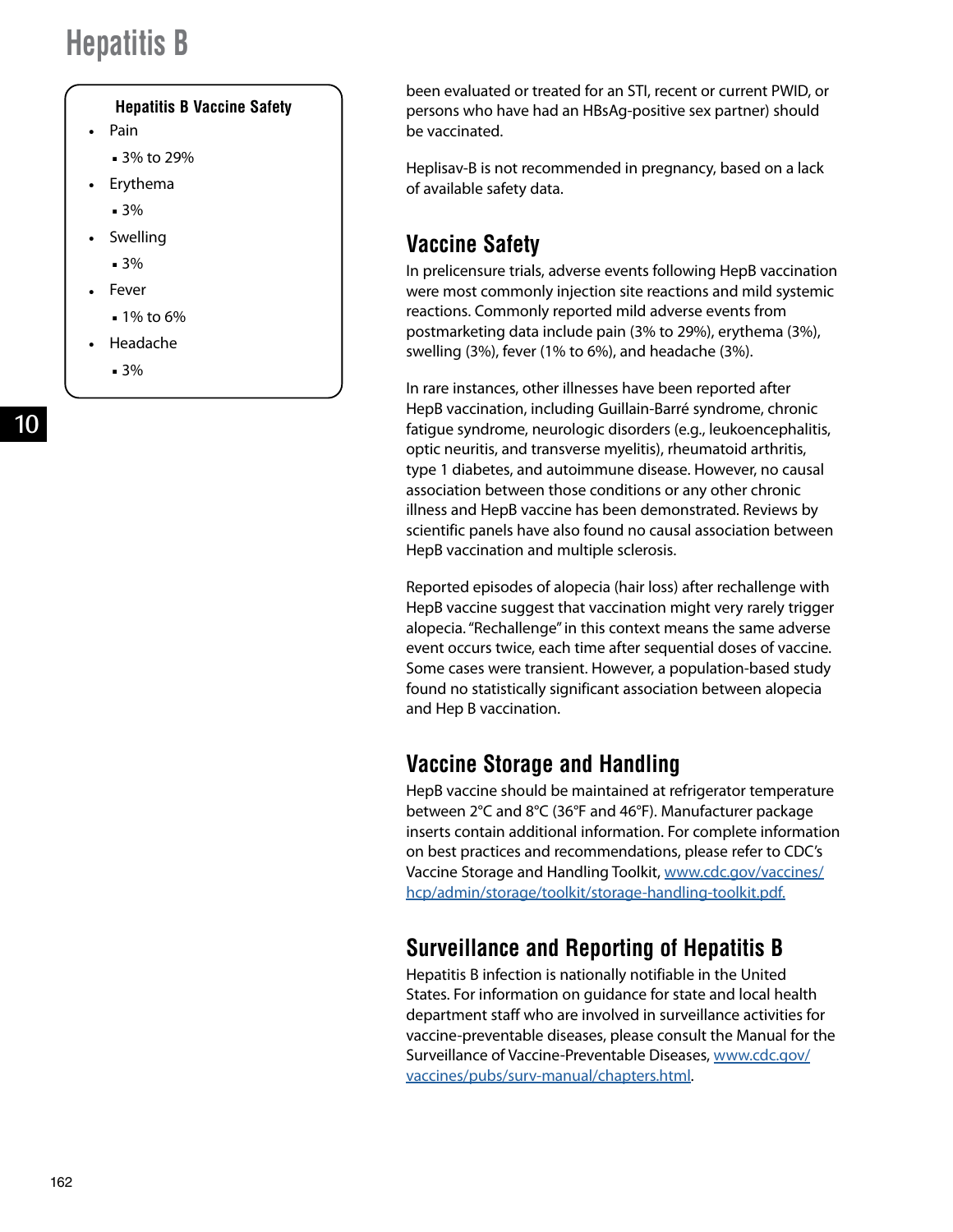**NOTES**

10

## **Acknowledgements**

The editors would like to acknowledge Maria Cano and Phil Spradling for their contributions to this chapter.

### **Selected References**

Ascherio A, Zhang S, Hernán M, et al. Hepatitis B vaccination and the risk of multiple sclerosis. *N Engl J Med* 2001;344(5):327–32.

CDC. CDC guidance for evaluating health-care personnel for hepatitis B virus protection and for administering posexposure management. *MMWR* 2013;62(RR-10):1–19.

CDC. CDC Yellow Book 2018: Health Information for International Travel. New York: Oxford University Press;2017.

CDC. Immunization of health-care personnel. Recommendations of the Advisory Committee on Immunization Practices (ACIP). *MMWR* 2011;60(RR-7):1–45.

CDC. Prevention of Hepatitis B Virus Infection in the United States: Recommendations of the Advisory Committee on Immunization Practices. *MMWR* 2018;67(1):1–31.

CDC. Recommendations for identification and public health management of persons with chronic hepatitis B virus infection. *MMWR* 2008;57(RR-8):1–20.

CDC. Use of hepatitis B vaccination for adults with diabetes mellitus. Recommendations of the Advisory Committee on Immunization Practices (ACIP). *MMWR* 2011;60(50):1709–11 .

Institute of Medicine. *Adverse effects of vaccines: Evidence and causality*. Washington D.C.: The National Academies Press;2011.

Institute of Medicine. *Immunization Safety Review: Hepatitis B Vaccine and Demyelinating Neurological Disorders*. Washington D.C.: The National Academy Press;2002.

Lewis E, Shinefield H, Woodruff B, et al. Safety of neonatal hepatitis B vaccine administration. *Pediatr Infect Dis J*  2001;20(11):1049–54.

Poland G, Jacobson R. Clinical practice: prevention of hepatitis B with the hepatitis B vaccine. *N Engl J Med* 2004;351(27):2832–8.

Van Damme P, Ward J, Shouval D, et al. Hepatitis B Vaccines. In: Plotkin S, Orenstein W, Offit P, et al., eds. Plotkin's *Vaccines*. 7th ed. Elsevier;2018:342–74.